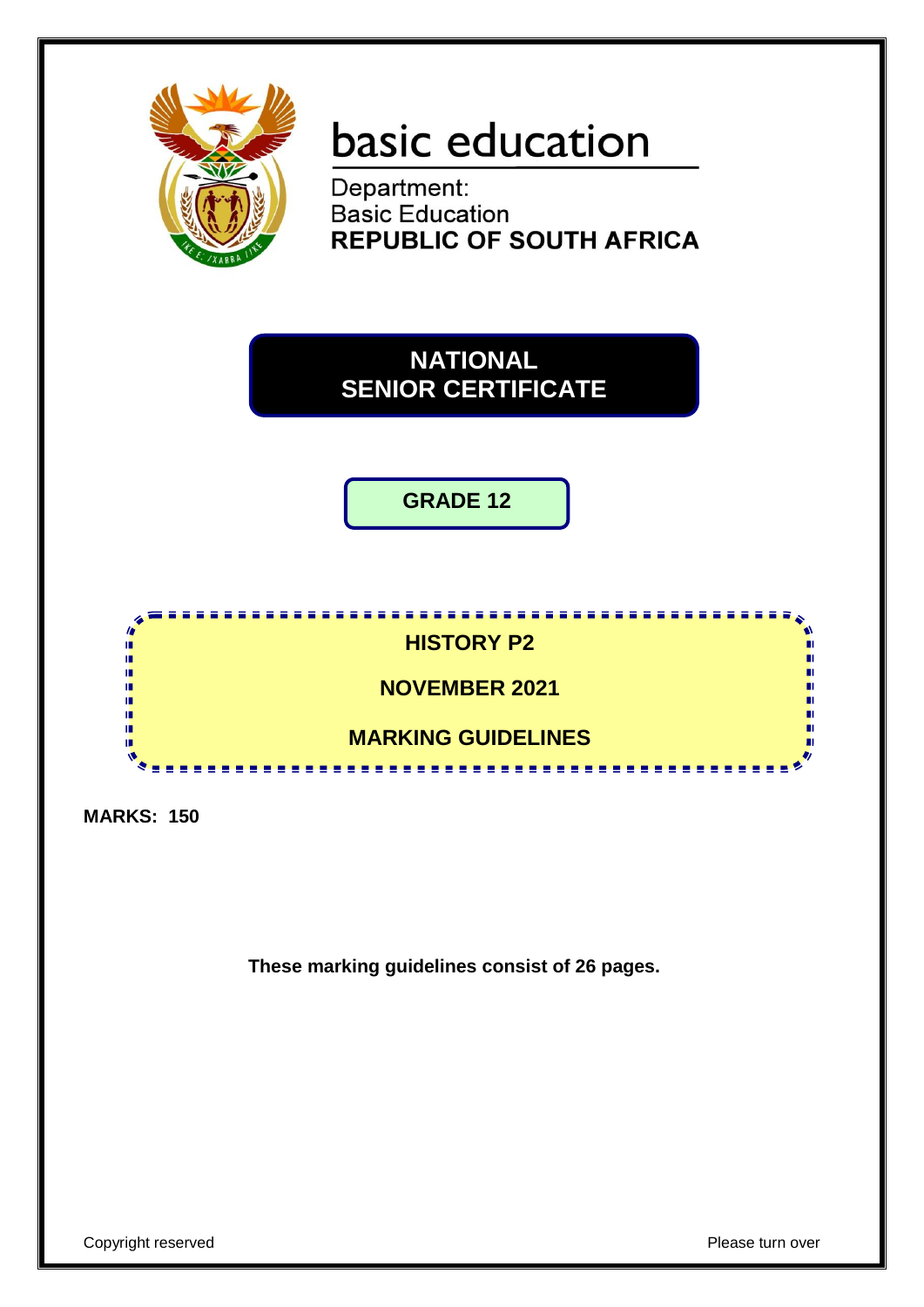# **1. SOURCE-BASED QUESTIONS**

#### **1.1 The following cognitive levels were used to develop source-based questions:**

| Cognitive<br><b>Levels</b> | <b>Historical skills</b>                                                                                                                                                                                                                                                     | <b>Weighting of</b><br>questions |
|----------------------------|------------------------------------------------------------------------------------------------------------------------------------------------------------------------------------------------------------------------------------------------------------------------------|----------------------------------|
| Level 1                    | Extract evidence from sources<br>$\bullet$<br>Selection and organisation of relevant information<br>from sources<br>Define historical concepts/terms<br>$\bullet$                                                                                                            | 30%<br>(15)                      |
| Level 2                    | Interpretation of evidence from sources<br>٠<br>Explain information gathered from sources<br>$\bullet$<br>Analyse evidence from sources                                                                                                                                      | 40%<br>(20)                      |
| Level 3                    | Interpret and evaluate evidence from sources<br>Engage with sources to determine its usefulness,<br>$\bullet$<br>reliability, bias and limitations<br>Compare and contrast interpretations and<br>٠<br>perspectives presented in sources and draw<br>independent conclusions | 30%<br>(15)                      |

# **1.2 The information below indicates how source-based questions are assessed:**

- In the marking of source-based questions, credit needs to be given to any other valid and relevant viewpoints, arguments, evidence or examples.
- In the allocation of marks, emphasis should be placed on how the requirements of the question have been addressed.
- In the marking guideline, the requirements of the question (skills that need to be addressed) as well as the level of the question are indicated in italics.
- When assessing open-ended source-based questions, learners should be credited for any other relevant answers.
- Learners are expected to take a stance when answering 'to what extent' questions in order for any marks to be awarded.

# **1.3 Assessment procedures for source-based questions**

- $\bullet$  Use a tick  $(\checkmark)$  for each correct answer
- Pav attention to the mark scheme e.g.  $(2 \times 2)$  which translates to two reasons and is given two marks each  $(\sqrt{\sqrt{}})$ ; (1 x 2) which translates to one reason and is given two marks  $(\sqrt{\sqrt})$
- If a question carries 4 marks then indicate by placing 4 ticks ( $\checkmark \checkmark \checkmark$ )

# **Paragraph question**

Paragraphs are to be assessed globally (holistically). Both the content and structure of the paragraph must be taken into account when awarding a mark. The following steps must be used when assessing a response to a paragraph question:

- Read the paragraph and place a bullet (•) at each point within the text where the candidate has used relevant evidence to address the question.
- Re-read the paragraph to evaluate the extent to which the candidate has been able to use relevant evidence to write a paragraph.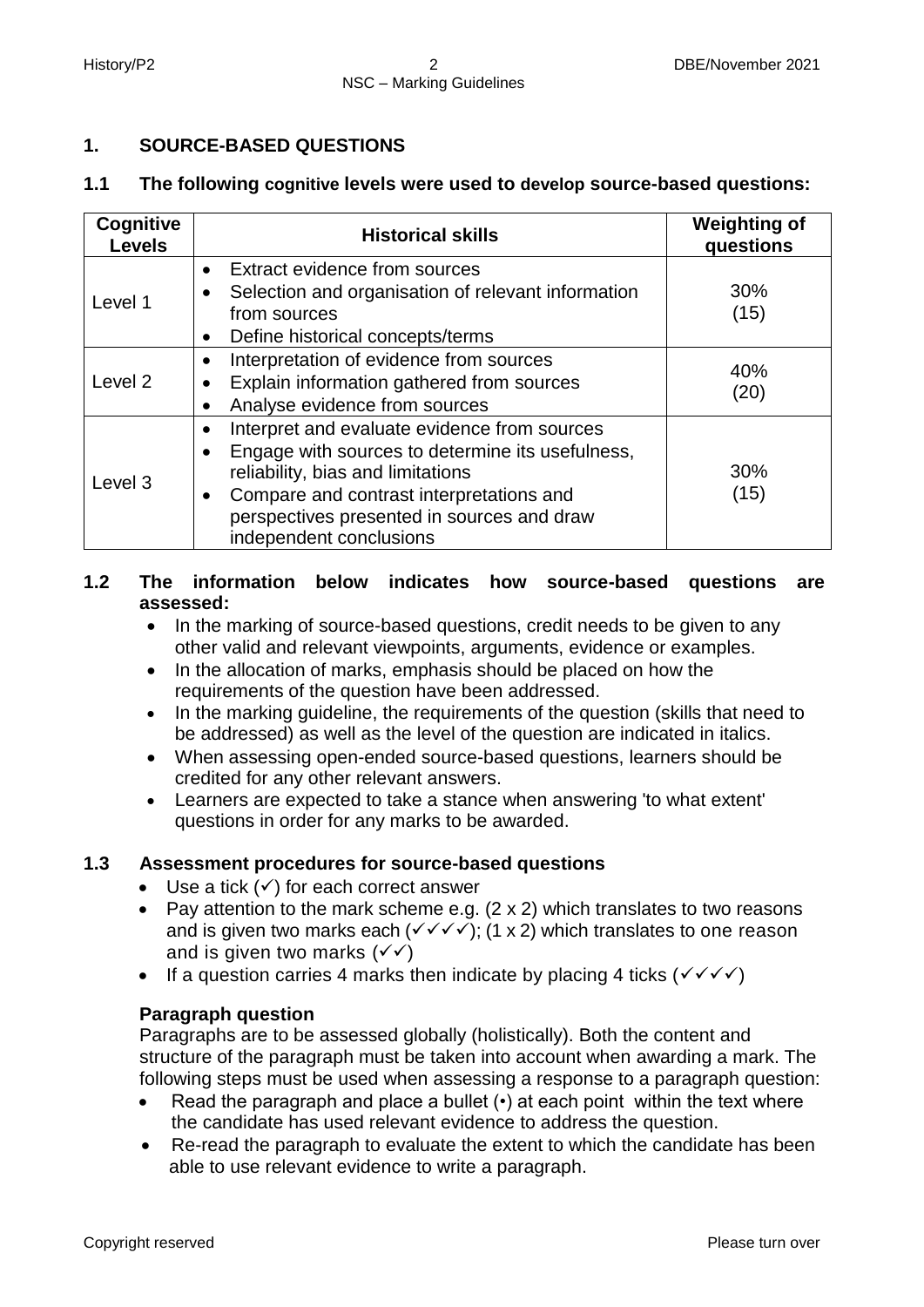At the end of the paragraph indicate the ticks **(√)** that the candidate has been awarded for the paragraph; as well as the level (1, 2 or 3) as indicated in the holistic rubric and a brief comment e.g.



# **COMMENT**

Used mostly relevant evidence to write a basic paragraph.

- Count all the ticks for the source-based question and then write the mark on the right hand bottom margin e.g.  $\frac{32}{ }$  $\setminus$  50
	- Ensure that the total mark is transferred accurately to the front/back cover of the answer script.

# **2. ESSAY QUESTIONS**

# **2.1 The essay questions require candidates to:**

 Be able to structure their argument in a logical and coherent manner. They need to select, organise and connect the relevant information so that they are able to present a reasonable sequence of facts or an effective argument to answer the question posed. It is essential that an essay has an introduction, a coherent and balanced body of evidence and a conclusion.

# **2.2 Marking of essay questions**

- Markers must be aware that the content of the answer will be guided by the textbooks in use at the particular centre.
- Candidates may have any other relevant introduction and/or conclusion than those included in a specific essay marking guideline for a specific essay.

#### **2.3 Global assessment of the essay**

The essay will be assessed holistically (globally). This approach requires the teacher to assess the essay as a whole, rather than assessing the main points of the essay separately. This approach encourages the learner to write an original argument by using relevant evidence to support the line of argument. The learner will **not** be required to simply regurgitate content (facts) in order to achieve a level 7 (high mark). This approach discourages learners from preparing essays and reproducing them without taking the specific requirements of the question into account. Holistic marking of the essay credits learners' opinions that are supported by evidence. Holistic assessment, unlike content-based marking, does not penalise language inadequacies as the emphasis is on the following:

- The learner's interpretation of the question
- The appropriate selection of factual evidence (relevant content selection)
- The construction of an argument (planned, structured and has an independent line of argument)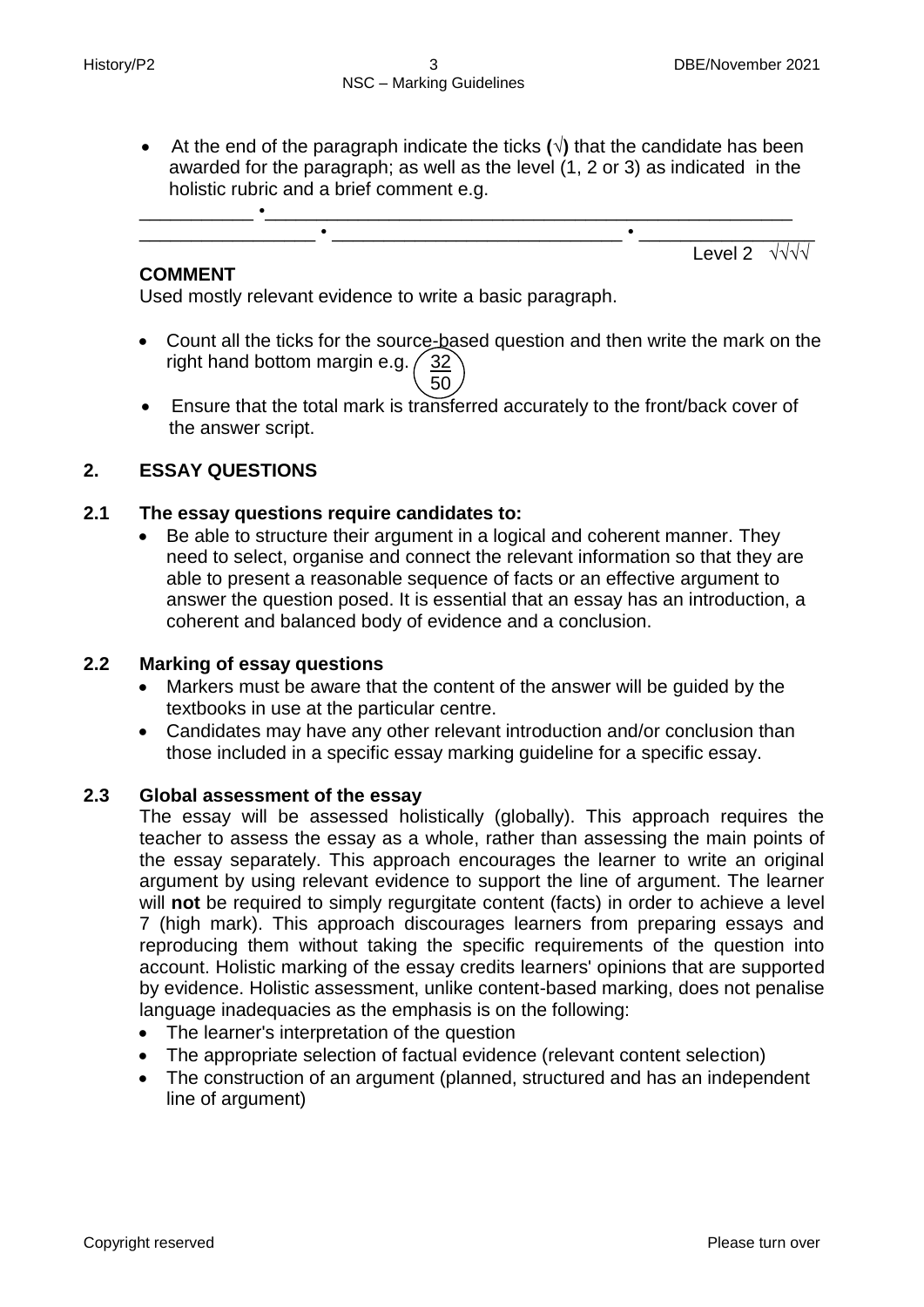#### **2.4 Assessment procedures of the essay**

- 2.4.1 Keep the synopsis in mind when assessing the essay.
- 2.4.2 During the reading of the essay, ticks need to be awarded for a relevant introduction (which is indicated by a bullet in the marking guideline), the main aspects/body of the essay that sustains/defends the line of argument (which is indicated by bullets in the marking guideline) and a relevant conclusion (which is indicated by a bullet in the marking guideline). For example in an essay where there are five (5) main points there could be about seven (7) ticks.
- 2.4.3 Keep the **PEEL** structure in mind when assessing an essay.

| P  | <b>Point:</b> The candidate introduces the essay by taking a line of     |
|----|--------------------------------------------------------------------------|
|    | argument/making a major point.                                           |
|    | Each paragraph should include a point that sustains the major point      |
|    | (line of argument) that was made in the introduction.                    |
| Е. | <b>Explanation:</b> The candidate should explain in more detail what the |
|    | main point is about and how it relates to the question posed (line of    |
|    | argument).                                                               |
|    | $E$   Example: The candidates should answer the question by selecting    |
|    | content that is relevant to the line of argument. Relevant examples      |
|    | should be given to sustain the line of argument.                         |
|    | Link: Candidates should ensure that the line of argument is sustained    |
|    | throughout the essay and is written coherently.                          |

- 2.4.4 The following symbols **MUST** be used when assessing an essay:
	- Introduction, main aspects and conclusion not properly contextualised

# $\mathcal{L}$

|  $\blacksquare$ 

- Wrong statement
- Irrelevant statement |
- Repetition **R**
- Analysis A√
- Interpretation I√
- Line of Argument LOA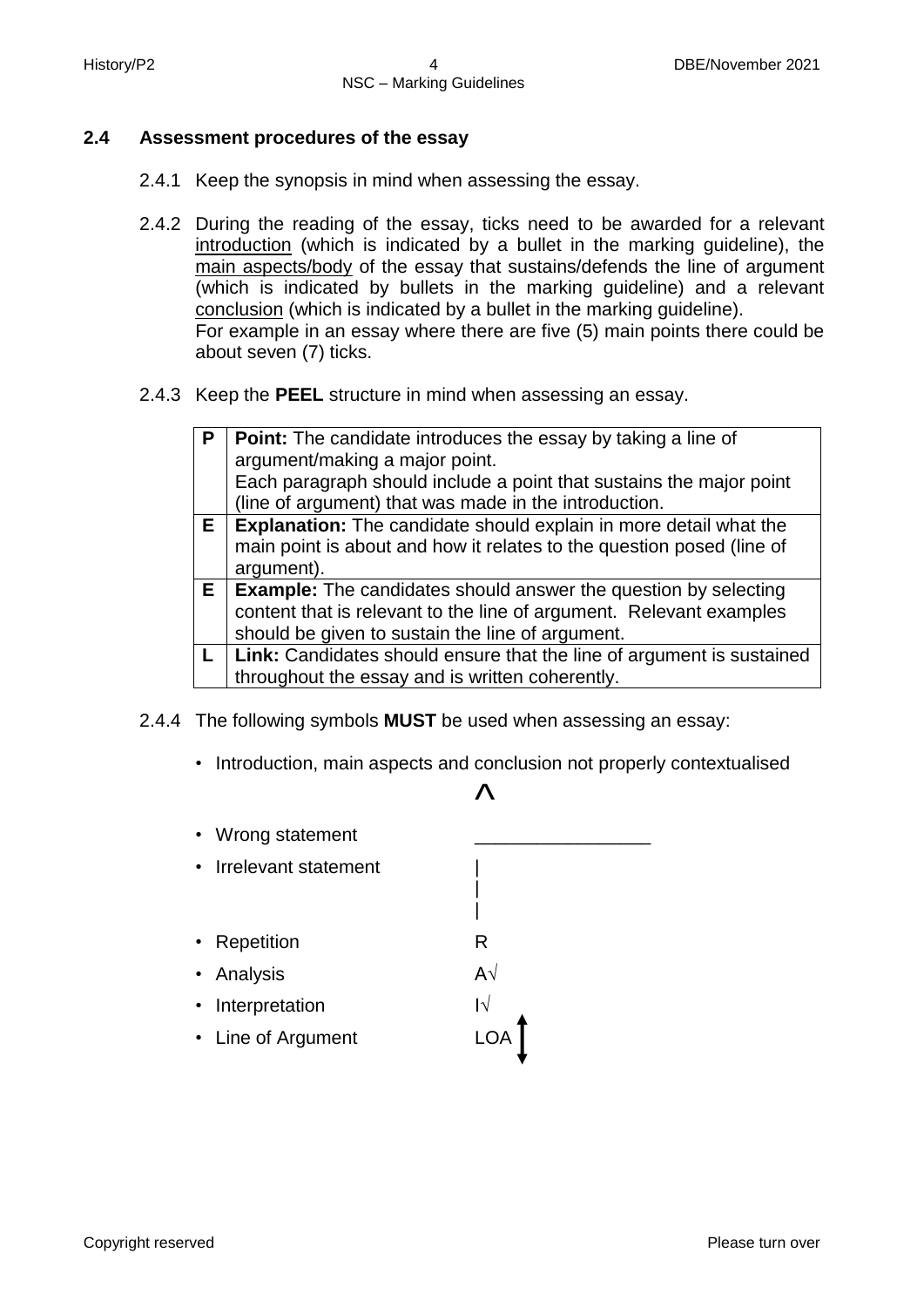#### **2.5 The matrix**

2.5.1 Use of the matrix in the marking of essays

In the marking of essays, the criteria as provided in the matrix should be used. When assessing the essay note both the content and presentation. At the point of intersection of the content and presentation based on the seven competency levels, a mark should be awarded.

(a) The first reading of essays will be to determine to what extent the main aspects have been covered and to allocate the **content level** (on the matrix).

| LEVEL 4 |  |
|---------|--|
|         |  |

(b) The second reading of essays will relate to the level (on the matrix) of **presentation**.

|   | 4 |  |
|---|---|--|
| ⊐ | ں |  |

(c) Allocate an overall mark with the use of the matrix.

| I FVFI 4 |        |
|----------|--------|
| LEVEL 3  | ,26–27 |

#### **COMMENT**

Some omissions in content coverage. Attempts to sustain a line of argument.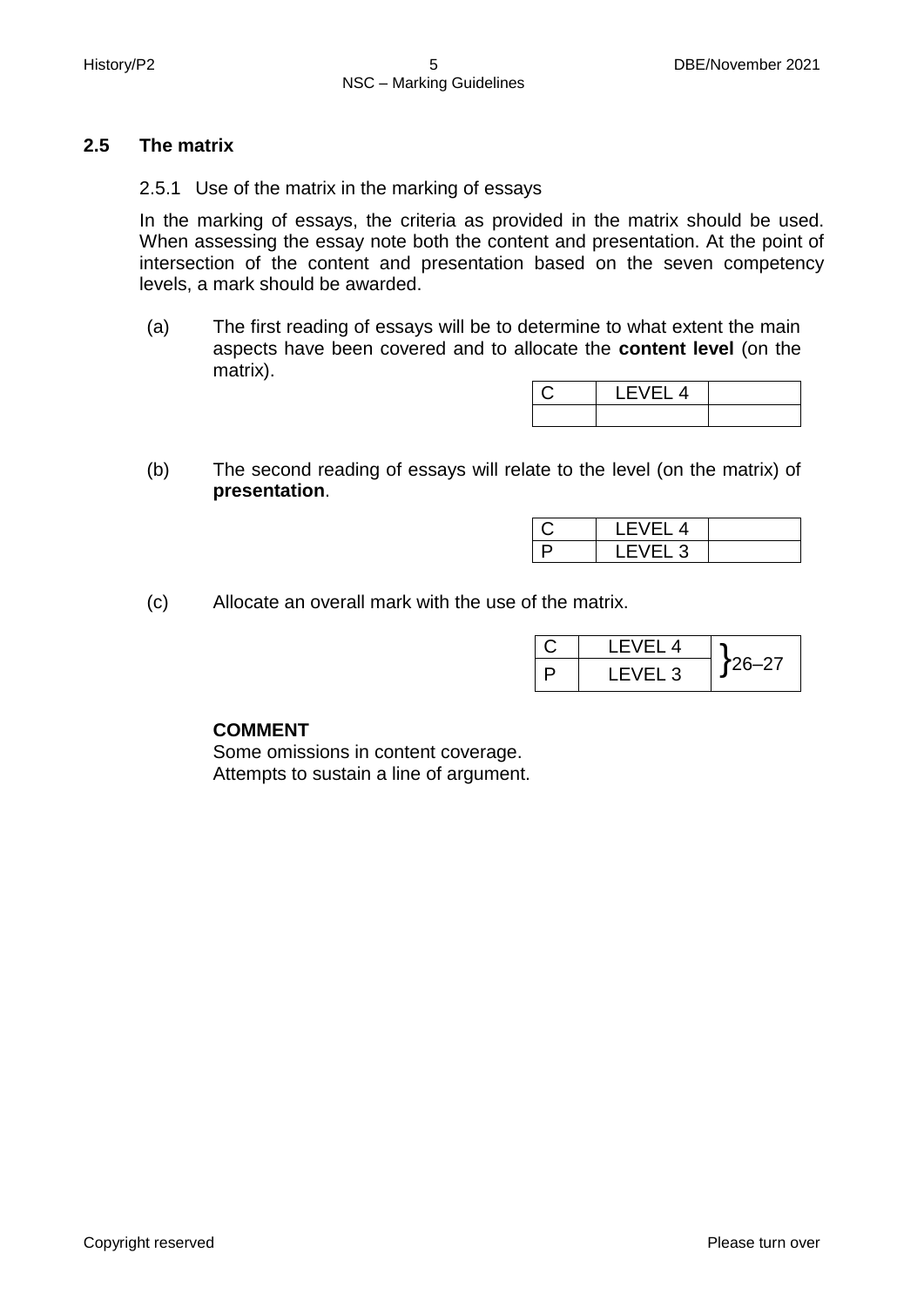# **MARKING MATRIX FOR ESSAY: TOTAL: 50**

|                                                                                                                                                                                        | LEVEL 7                                                                                                                                                                                                                                                                                                                                                                 | LEVEL 6                                                                                                                                                                                                                                                      | LEVEL 5                                                                                                                                                                 | <b>LEVEL 4</b>                                                                                                                                                       | LEVEL <sub>3</sub>                                                                                                                                                              | <b>LEVEL 2</b>                                                                                                                                                     | LEVEL 1*                                              |
|----------------------------------------------------------------------------------------------------------------------------------------------------------------------------------------|-------------------------------------------------------------------------------------------------------------------------------------------------------------------------------------------------------------------------------------------------------------------------------------------------------------------------------------------------------------------------|--------------------------------------------------------------------------------------------------------------------------------------------------------------------------------------------------------------------------------------------------------------|-------------------------------------------------------------------------------------------------------------------------------------------------------------------------|----------------------------------------------------------------------------------------------------------------------------------------------------------------------|---------------------------------------------------------------------------------------------------------------------------------------------------------------------------------|--------------------------------------------------------------------------------------------------------------------------------------------------------------------|-------------------------------------------------------|
| <b>PRESENTATION</b><br><b>CONTENT</b>                                                                                                                                                  | Very well<br>planned and<br>structured essay.<br>Good synthesis<br>of information.<br>Developed an<br>original, well<br>balanced and<br>independent line<br>of argument with<br>the use of<br>evidence and<br>sustained and<br>defended the<br>argument<br>throughout.<br>Independent<br>conclusion is<br>drawn from<br>evidence to<br>support the line<br>of argument. | Very well<br>planned and<br>structured essay.<br>Developed a<br>relevant line of<br>argument.<br>Evidence used to<br>defend the<br>argument.<br>Attempts to draw<br>an independent<br>conclusion from<br>the evidence to<br>support the line<br>of argument. | Well planned and<br>structured essay.<br>Attempts to<br>develop a clear<br>argument.<br>Conclusion<br>drawn from the<br>evidence to<br>support the line<br>of argument. | Planned and<br>constructed an<br>argument.<br>Evidence used to<br>some extent to<br>support the line<br>of argument.<br>Conclusions<br>reached based<br>on evidence. | Shows some<br>evidence of a<br>planned and<br>constructed<br>argument.<br>Attempts to<br>sustain a line of<br>argument.<br>Conclusions not<br>clearly supported<br>by evidence. | Attempts to<br>structure an<br>answer.<br>Largely<br>descriptive or<br>some attempt at<br>developing a line<br>of argument. No<br>attempt to draw a<br>conclusion. | Little or no<br>attempt to<br>structure the<br>essay. |
| LEVEL <sub>7</sub><br>Question has been<br>fully answered.<br>Content selection<br>fully relevant to line<br>of argument.                                                              | $47 - 50$                                                                                                                                                                                                                                                                                                                                                               | $43 - 46$                                                                                                                                                                                                                                                    |                                                                                                                                                                         |                                                                                                                                                                      |                                                                                                                                                                                 |                                                                                                                                                                    |                                                       |
| LEVEL <sub>6</sub><br>Question has been<br>answered.<br>Content selection<br>relevant to a line of<br>argument.                                                                        | $43 - 46$                                                                                                                                                                                                                                                                                                                                                               | $40 - 42$                                                                                                                                                                                                                                                    | $38 - 39$                                                                                                                                                               |                                                                                                                                                                      |                                                                                                                                                                                 |                                                                                                                                                                    |                                                       |
| LEVEL 5<br>Question answered<br>to a great extent.<br>Content adequately<br>covered and<br>relevant.                                                                                   | $38 - 39$                                                                                                                                                                                                                                                                                                                                                               | $36 - 37$                                                                                                                                                                                                                                                    | $34 - 35$                                                                                                                                                               | $30 - 33$                                                                                                                                                            | $28 - 29$                                                                                                                                                                       |                                                                                                                                                                    |                                                       |
| LEVEL 4<br>Question<br>recognisable in<br>answer.<br>Some omissions or<br>irrelevant content<br>selection.                                                                             |                                                                                                                                                                                                                                                                                                                                                                         |                                                                                                                                                                                                                                                              | $30 - 33$                                                                                                                                                               | $28 - 29$                                                                                                                                                            | $26 - 27$                                                                                                                                                                       |                                                                                                                                                                    |                                                       |
| LEVEL <sub>3</sub><br>Content selection<br>does relate to the<br>question, but does<br>not answer it, or<br>does not always<br>relate to the<br>question.<br>Omissions in<br>coverage. |                                                                                                                                                                                                                                                                                                                                                                         |                                                                                                                                                                                                                                                              |                                                                                                                                                                         | $26 - 27$                                                                                                                                                            | $24 - 25$                                                                                                                                                                       | $20 - 23$                                                                                                                                                          |                                                       |
| LEVEL <sub>2</sub><br>Question<br>inadequately<br>addressed. Sparse<br>content.                                                                                                        |                                                                                                                                                                                                                                                                                                                                                                         |                                                                                                                                                                                                                                                              |                                                                                                                                                                         |                                                                                                                                                                      | $20 - 23$                                                                                                                                                                       | $18 - 19$                                                                                                                                                          | $14 - 17$                                             |
| LEVEL 1*<br>Question<br>inadequately<br>addressed or not at<br>all. Inadequate or<br>irrelevant content.                                                                               |                                                                                                                                                                                                                                                                                                                                                                         |                                                                                                                                                                                                                                                              |                                                                                                                                                                         |                                                                                                                                                                      |                                                                                                                                                                                 | $14 - 17$                                                                                                                                                          | $0 - 13$                                              |

# **\* Guidelines for allocating a mark for Level 1:**

• Question not addressed at all/totally irrelevant content; no attempt to structure the essay  $= 0$ 

• Content selection includes basic and generally irrelevant information; no attempt to structure the essay =  $1-6$ <br>• Question inadequately addressed and vague; little attempt to structure the essay =  $7-13$ 

• Question inadequately addressed and vague; little attempt to structure the essay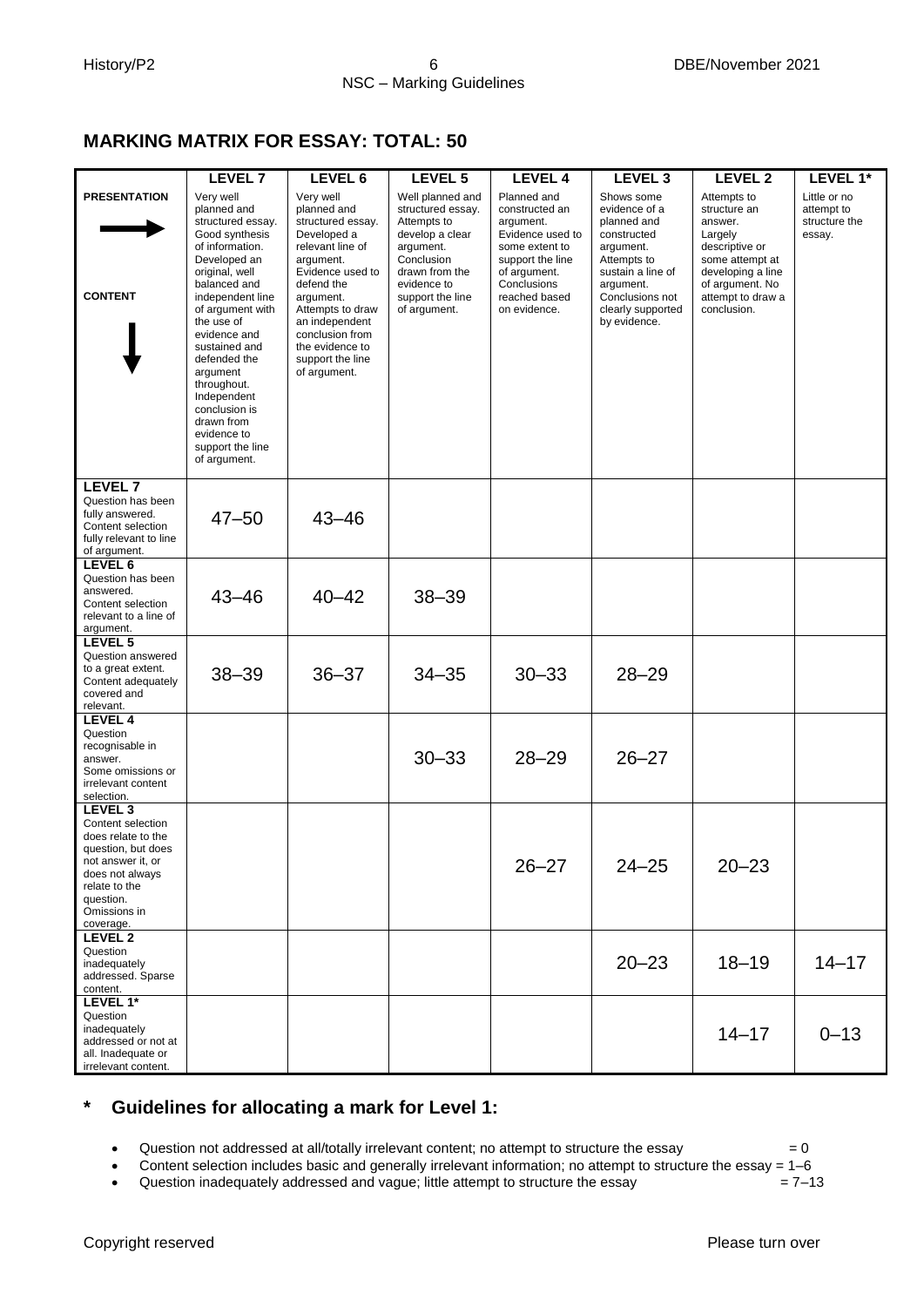# **SECTION A: SOURCE-BASED QUESTIONS**

# **QUESTION 1: HOW DID THE UNITED DEMOCRATIC FRONT (UDF) RESPOND TO THE APARTHEID REFORMS INTRODUCED BY PW BOTHA IN 1983?**

# 1.1

- 1.1.1 *[Extraction of evidence from Source 1A - L1]*
	- 'mixed marriages'
	- $\text{Sex}$  across colour line' (2 x 1) (2)

# 1.1.2 *[Interpretation of evidence from Source 1A – L2]*

- PW Botha's intention was not to dismantle apartheid but to reinforce/revamp/renew/restructure it in a different way
- PW Botha's intention was to ensure that the white minority would retain their political power
- PW Botha wanted to create the impression that the minority groups were included in the power sharing government
- PW Botha's intended changes were cosmetic as whites would still deal with 'white issues' and also have a say over the majority issues
- PW Botha wanted apartheid to look less discriminatory to the outside world
- Any other relevant response (any 1 x 2) (2)

# 1.1.3 *[Definition of a historical term from Source 1A – L1]*

- The tricameral parliament was a three-chamber parliament for white, Coloured and Indian representatives while Africans were excluded
- The Tricameral parliament had three separate chambers where Coloured and Indian representatives were made to believe they could oversee their own affairs, while whites dealt with the affairs of 'all'
- Any other relevant response (any 1 x 2) (2)
- 1.1.4 *[Interpretation of evidence from Source 1A – L2]*
	- Provision was made for them to vote in the Bantustans/municipal/local councils/The National Party granted them political rights in the Bantustans
	- If included they would outvote the white voters who were in the minority
	- If included they would change the apartheid laws and address the inequalities

 $'$ Appoint a new one'  $(4 \times 1)$  (4)

- Africans would not be able to fight for their rights
- To protect white privileges
- To weaken resistance against apartheid
- Any other relevant response (any 2 x 2) (4)

'Dismiss the whole council'

 'Remove members' 'Appoint others'

1.1.5 *[Extraction of evidence from Source 1A – L1]*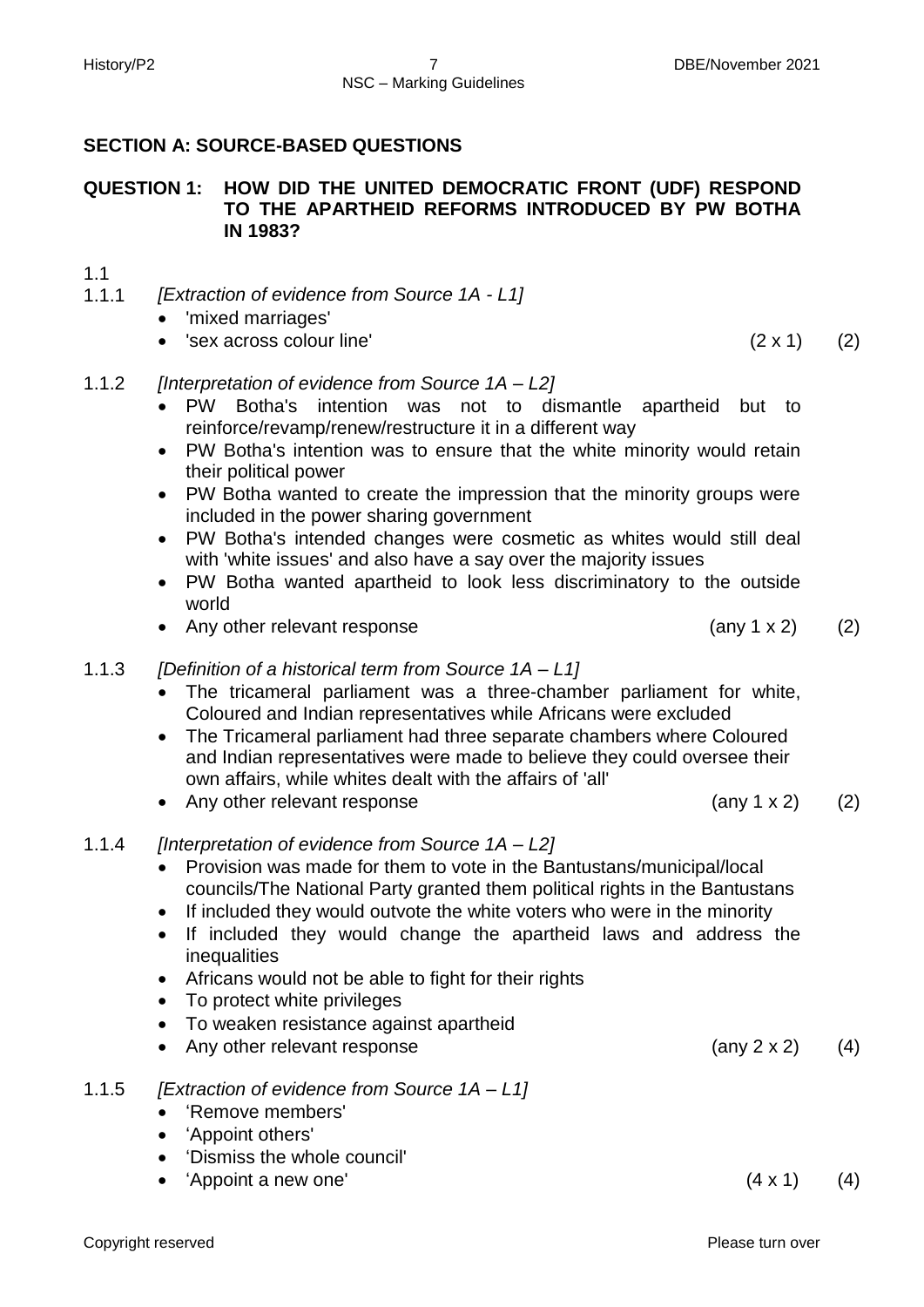1.2

- 1.2.1 *[Extraction of evidence from Source 1B – L1]*
	- 'brought together under the aegis (protection) of the United Democratic Front (UDF) the broadest and most significant coalition of groups and organisations struggling against apartheid, racism and injustice since the early nineteen fifties'
	- 'We have been able to create a unity amongst freedom-loving people this country has not seen for many a year'
	- '… we represent organisations deeply rooted in the struggle for justice, deeply in the heart of our people'  $\qquad \qquad$   $\qquad \qquad$   $\qquad$   $\qquad$   $\qquad$   $\qquad$   $\qquad$   $\qquad$   $\qquad$   $\qquad$   $\qquad$   $\qquad$   $\qquad$   $\qquad$   $\qquad$   $\qquad$   $\qquad$   $\qquad$   $\qquad$   $\qquad$   $\qquad$   $\qquad$   $\qquad$   $\qquad$   $\qquad$   $\qquad$   $\qquad$   $\qquad$   $\qquad$   $\qquad$
- 1.2.2 *[Extraction of evidence from Source 1B – L1]*
	- '… we represent organisations deeply rooted in the struggle for justice'
	- 'unity amongst freedom-loving people'  $(2)$

# 1.2.3 *[Interpretation of evidence from Source 1B – L2]*

- Africans who were in the majority in South Africa (at 80%) were excluded from the tricameral parliament
- Africans would be catered for through the homeland policy
- The apartheid policy of divide and rule was maintained
- Any other relevant response (any 2 x 2) (4)
- 1.2.4 *[Determining the reliability of Source 1B – L3]* **The source is reliable because:**
	- The speech was delivered by Allan Boesak who was one of the leaders of the UDF
	- The speech was delivered on 20 August 1983 which was the actual date of the launch of the UDF
	- It highlights the reasons for the launch of the UDF which was in response to the introduction of apartheid reforms and the establishment of the Tricameral Parliament
	- The information in the source can be corroborated with other sources
	- Any other relevant response  $(4)$
- 

# 1.3

1.3.1 *[Interpretation of evidence from Source 1C – L2]*

- White, Coloured and Indian voters were encouraged to boycott the tricameral parliament elections
- The UDF's Don't Vote Campaign was to create an awareness that the tricameral parliament elections would continue apartheid despite the 'proposed changes'
- The elections were deemed to be apartheid elections because the blacks were excluded from participating in these elections
- The UDF was discouraging the 'divide and rule' strategy of the apartheid government
- Any other relevant response (any 1 x 2) (2)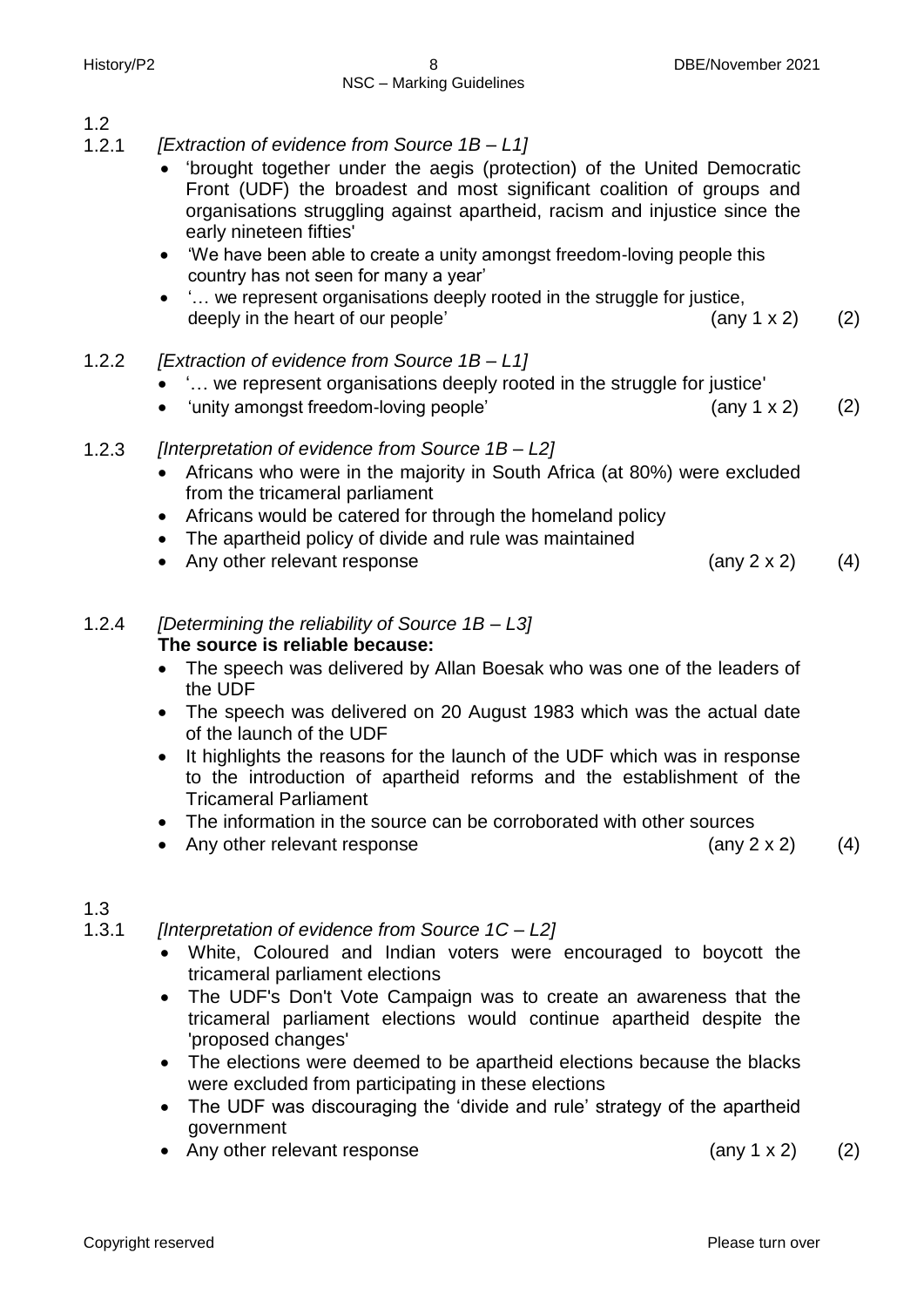- 1.3.2 *[Interpretation of evidence from Source 1C - L2]*
	- The slogan infers that the tricameral parliament would not provide freedom
	- The UDF would through protest actions achieve freedom
	- People must be mobilised/unite in strength to attain freedom
	- Any other relevant response (any 1 x 2) (2)
- 1.4 *[Comparison of evidence from Sources 1B and 1C to ascertain how they support each other – L3]*
	- Source 1B speaks to the unity of freedom loving people and Source 1C shows the unity of people from all walks of life on the poster regarding resistance against apartheid
	- Source 1B mentions coalition groups and organisations formed the UDF and 1C shows the UDF calling on these groups and organisations not to vote in the apartheid elections
	- Source 1B states that the UDF was established to oppose apartheid and Source 1C shows that South Africans are opposing apartheid
	- Any other relevant response (any 2 x 2) (4)

| 1.5   |                                                 |                |
|-------|-------------------------------------------------|----------------|
| 1.5.1 | [Extraction of evidence from Source $1D - L1$ ] |                |
|       | a)                                              |                |
|       | Indian $-$ '20%'<br>$\bullet$                   | $(1 \times 1)$ |
|       | b.                                              |                |

- Coloured '30%'  $(1 \times 1)$ (1)
- 1.5.2 *[Explanation of a historical term from Source 1D – L2]*
	- Call by the UDF for people not to vote and stay away from the elections for the tricameral parliament
	- Stay away from the voting stations as they were not in favour of the tricameral parliament because it continued with the implementation of apartheid
	- Any other relevant response (any 1 x 2) (2)
- 1.5.3 *[Interpretation of evidence from Source 1D – L2]*
	- To maintain their ruling power
	- To maintain their white privileges
	- To maintain their white dominance
	- The tricameral constitution protected their privileges
	- The whites were against equality between blacks and whites
	- To avoid South Africa being described as a pariah state/To be accepted back into the international arena
	- Any other relevant response (any 1 x 2) (2)
- 

(1)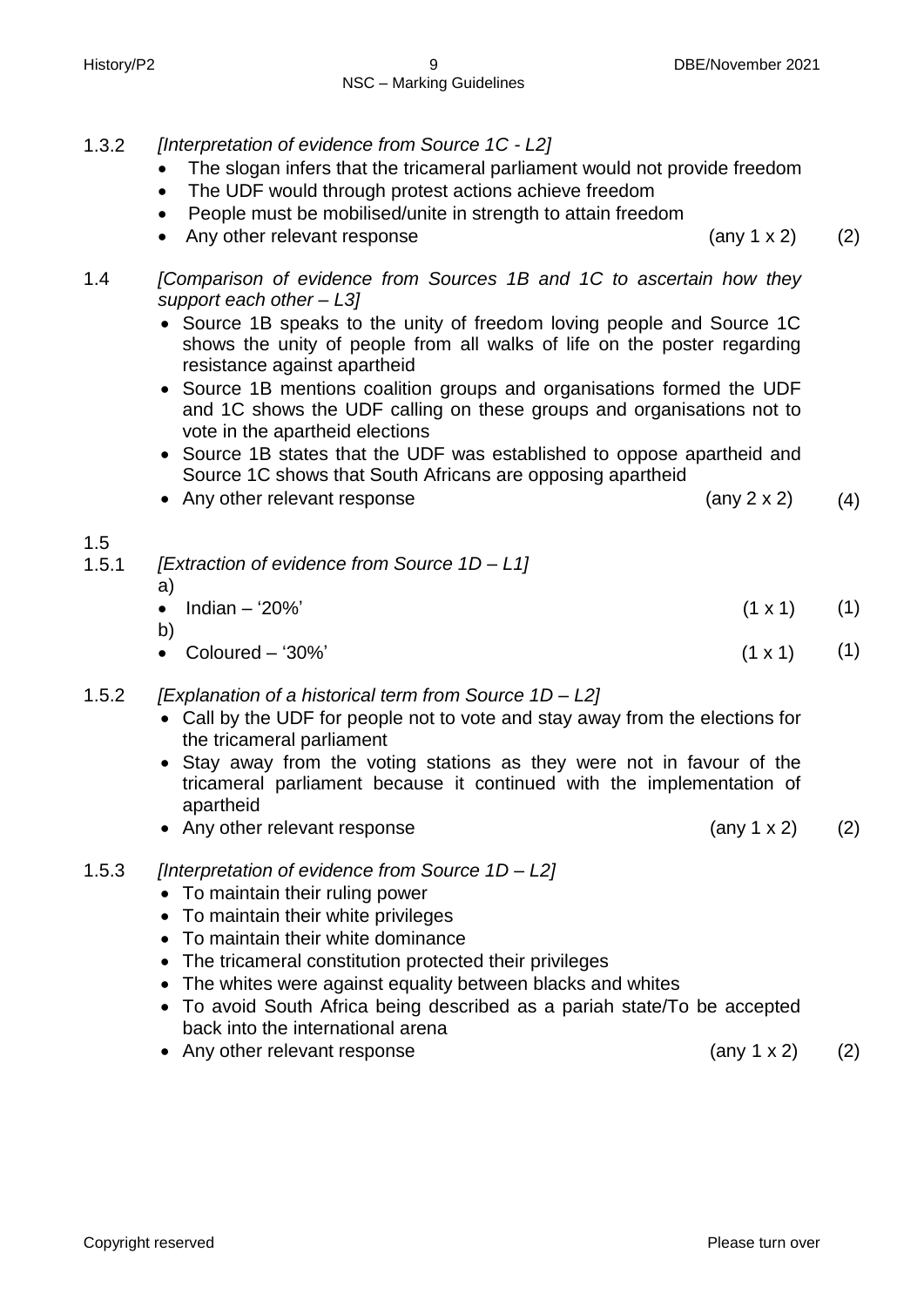- 1.5.4 *[Interpretation of evidence from Source 1D – L2]*
	- The US 'secretly' supported South Africa, so they welcomed Botha's reforms as positive development
	- The US were actually deceived by Botha's tricks of restructuring apartheid
	- The US State Department commended PW Botha for including the Indians and Coloureds in the new legislature as a way of changing apartheid
	- The US State Department felt that the inclusivity of Indians and Coloureds was a right move towards democracy
	- The US State Department felt that Botha was reforming the policy of apartheid
	- The US saw 'reforms' as a way of preventing the spread of communism in South Africa
	- Any other relevant response (any 1 x 2) (2)

1.6 *[Interpretation, evaluation and synthesis from relevant sources – L3]*

Candidates could include the following aspects in their response:

- When the UDF was formed in 1983 it had to co-ordinate opposition to the National Party government's reforms (Source 1A)
- The UDF was launched on 20 August 1983 to oppose the introduction of the tricameral parliament (Source 1B)
- The launch of the UDF was a pivotal event in the history of the struggle for freedom and democracy in South Africa (own knowledge)
- In his speech, Dr Allan Boesak highlighted the unity of the coalition group and organisations in the struggle against apartheid, racism and injustice (Source 1B)
- At the launch Dr Allan Boesak calls for the rejection of the government's constitutional proposals (Source 1B)
- The UDF started a 'DON'T VOTE IN APARTHEID ELECTIONS' campaign (Source 1C)
- The UDF provided a platform and voice to the ordinary people (own knowledge)
- Indian and Coloured communities boycotted the tricameral parliament elections which resulted in a poor voter turnout (Source 1D)
- Allister Sparks regarded the poor turnout a massive rejection of the government's new constitution (Source 1D)
- The UDF launched 'million signature' campaign a petition to create awareness and reject the tricameral system (own knowledge)
- Any other relevant response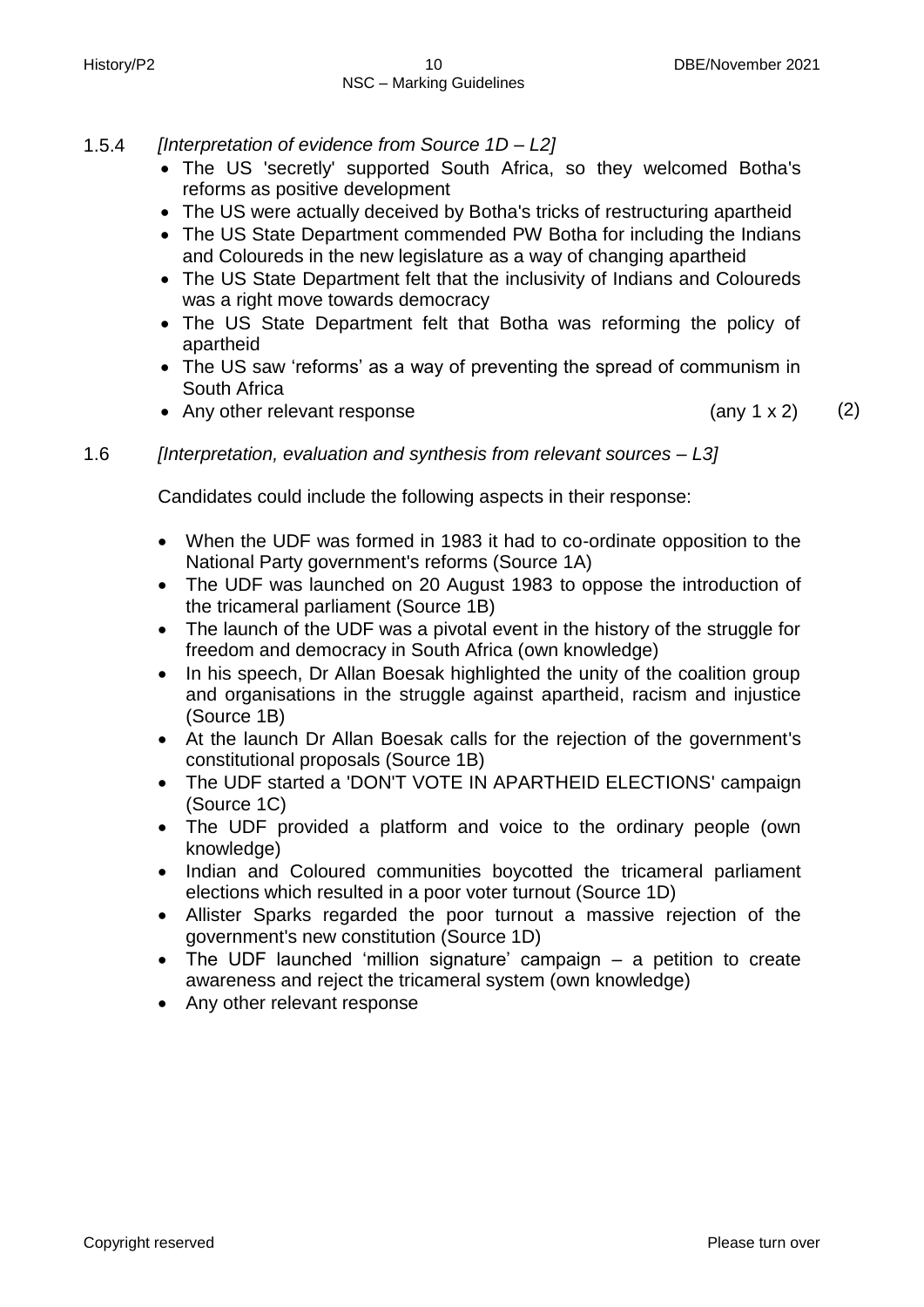# **Use the following rubric to allocate marks:**

| <b>LEVEL1</b>  | Uses evidence in an elementary manner, e.g. shows no<br>$\bullet$<br>or little understanding of how the United Democratic<br>Front (UDF) responded to the apartheid reforms<br>introduced by PW Botha in 1983<br>Uses evidence partially or cannot write a paragraph.                                              | <b>MARKS</b><br>$0 - 2$ |
|----------------|--------------------------------------------------------------------------------------------------------------------------------------------------------------------------------------------------------------------------------------------------------------------------------------------------------------------|-------------------------|
| <b>LEVEL 2</b> | Evidence is mostly relevant and relates to a great extent<br>on the topic, e.g. shows some understanding of how<br>the United Democratic Front (UDF) responded to the<br>apartheid reforms introduced by PW Botha in 1983<br>Uses evidence in a very basic manner to write a<br>paragraph.                         | <b>MARKS</b><br>$3 - 5$ |
| <b>LEVEL 3</b> | Uses relevant evidence, e.g. demonstrates a thorough<br>understanding of how the United Democratic Front<br>responded to the apartheid<br>(UDF)<br>reforms<br>introduced by PW Botha in 1983<br>Uses evidence very effectively in an organised<br>$\bullet$<br>paragraph that shows an understanding of the topic. | <b>MARKS</b><br>$6 - 8$ |

(8) **[50]**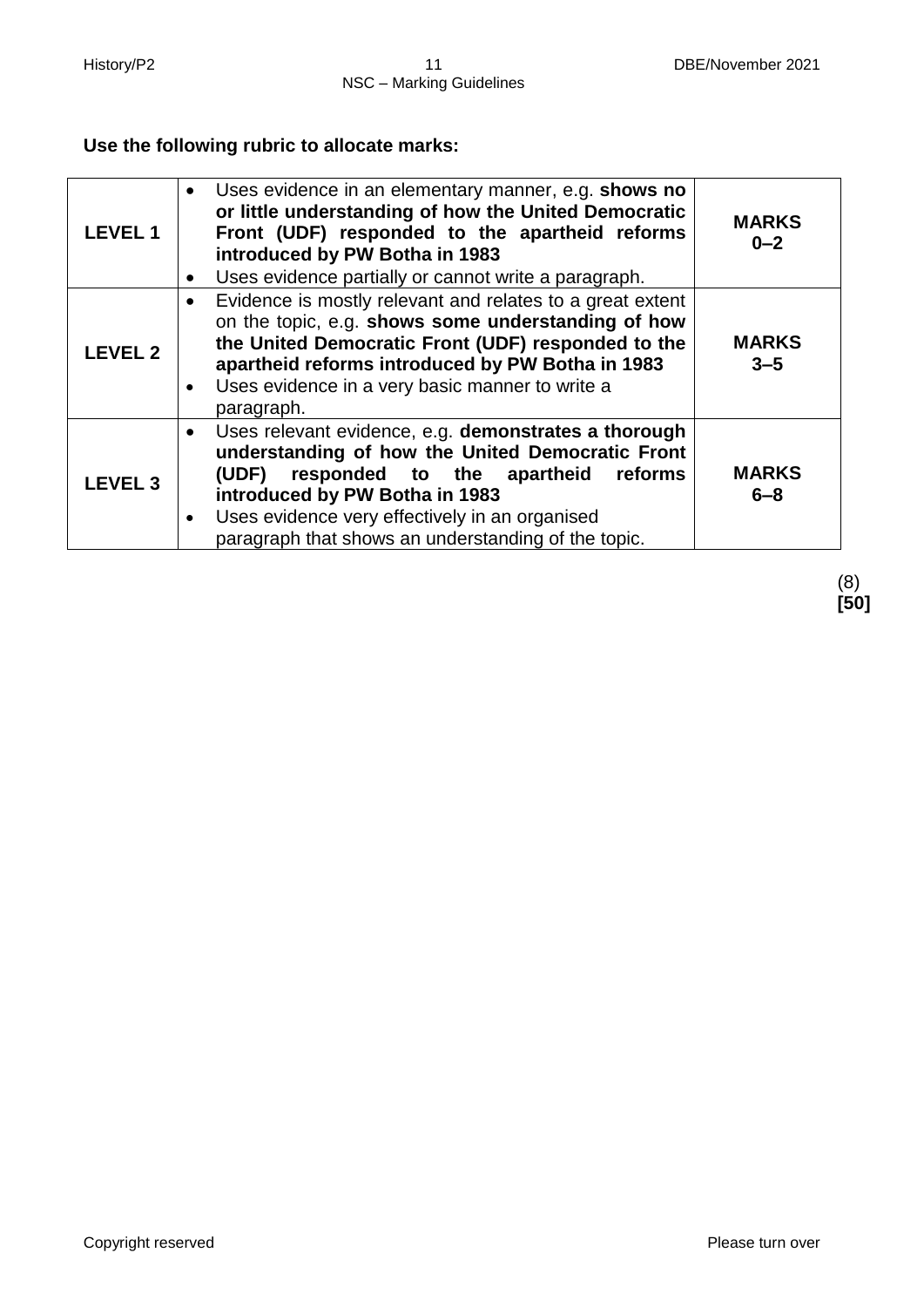# **QUESTION 2: HOW DID THE TRUTH AND RECONCILIATION COMMISSION (TRC) DEAL WITH THE MURDER OF THE POLITICAL ACTIVIST, GRIFFITHS MXENGE?**

- 2.1
- 2.1.1 *[Extraction of evidence from Source 2A - L1]*
	- 'Anybody who felt they had been a victim of violence'
	- 'Perpetrators of violence could also give testimony and request amnesty from prosecution'  $(\text{any } 1 \times 1)$   $(1)$
- 2.1.2 *[Definition of historical concept from Source 2A - L1]*
	- Official pardon for political crimes committed during apartheid in exchange for the disclosure of the whole truth and political motives
	- Exempt from prosecution for perpetrators who would give testimony on human rights violations that would be proven to have been politically motivated
	- Any other relevant response (any 1 x 2) (2)
- 2.1.3 *[Interpretation of evidence from Source 2A – L2]*
	- It was newsworthy/and of international interest
	- The international communities wanted to see how South Africa wanted to address the atrocities of the past
	- The international communities wanted to see whether the restorative justice system that the TRC employed would work
	- The international communities were concerned about how this process will unfold in South Africa
	- The international communities wanted to see how South Africa dealt with perpetrators who committed gross human rights violations
	- Any other relevant response (any 1 x 2) (2)
- 2.1.4 *[Extraction of evidence from Source 2A - L1]*
	- 'to bear witness to'
	- 'record'
	- 'and grant amnesty to the perpetrators of crimes relating to human rights violations'
	- 'reparation and rehabilitation' (any 3 x 1)
- 2.1.5 *[Interpretation of evidence from Source 2A – L2]*
	- 1960 was a turning point in South Africa's history in that after the Sharpeville massacre the NP adopted brutal methods against activists of the liberation movements
	- From 1960 the liberation struggle started to operate underground with the apartheid government resorting to human rights abuses to suppress the struggle
	- 1994 was also a turning point significant of the end of apartheid and the dawn of a new democratic South Africa
	- The highest number of deaths due to political violence occurred during this time period
	- The TRC had limited resources and was mandated to deal with crimes committed between 1960 to 1994
	- Any other relevant response (any 1 x 2) (2)

(3)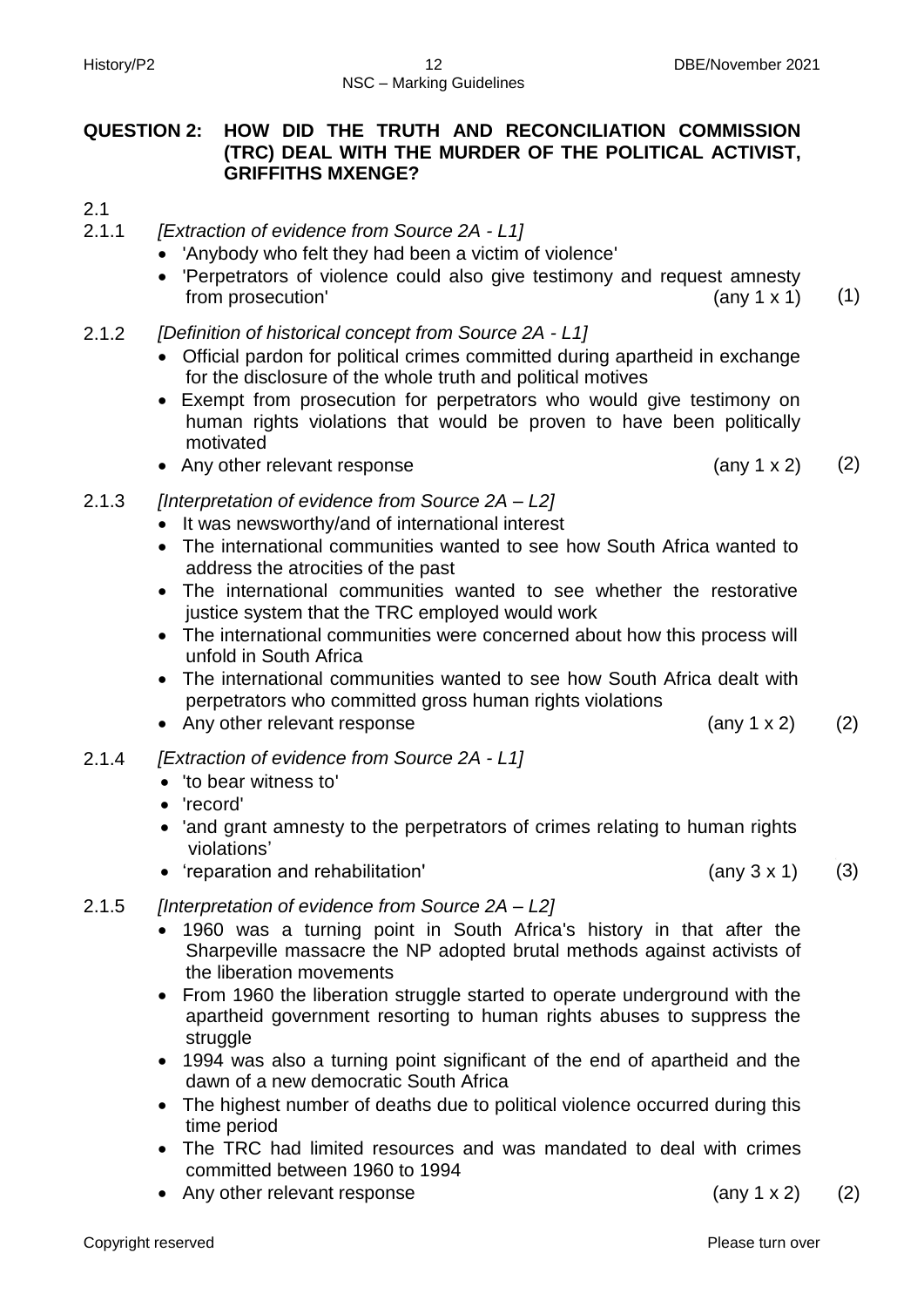#### 2.1.6 *[Extraction of evidence from Source 2A - L1]*

- 'The crimes were politically motivated'
- 'the whole truth was told by the person seeking amnesty'  $(2 \times 1)$  (2)

# 2.2

2.2.1 *[Interpretation of evidence from Source 2B – L2]*

- To encourage/appeal to/invite people (victims and perpetrators) to come forward and tell their stories of human rights abuses
- To establish a record of human rights atrocities committed during the apartheid regime
- To provide an opportunity for victims to come forward to voice out the nature and extent of harm they had suffered so that they could be compensated and their dignity restored
- To show that the government was committed to healing the wounds from atrocities committed during apartheid
- To foster reconciliation between perpetrators and victims in South Africa
- To make people aware of the work of the TRC
- Any other relevant response (any 1 x 2) (2)

2.2.2 *[Interpretation of evidence from Source 2B - L2]*

- To encourage victims not to remain silent from any human rights abuse committed to his/her family member
- Murder, abduction and torture were regarded as human rights abuses that the TRC wanted to expose
- Victims of human rights abuses like murder and torture should not be silenced and suffer in silence
- To encourage victims of gross human rights violations to come forward and tell their stories at the TRC
- By speaking out/seeking the truth, victims can find closure
- Government wanted to ensure that such human rights abuses do not happen again
- To invoke empathy by sharing their stories
- Any other relevant response (any 2 x 2)
- 2.2.3 *[Explanation of historical term within the context of the TRC from Source 2B – L2]*
	- The state of affairs in which victims and perpetrators of human rights abuses would live in peace and harmony/friendly relations/restoration of broken relationships between victims and perpetrators
	- The process through which victims of human rights abuses would have to forgive perpetrators who would have undertaken full disclosure of human rights abuses they committed
	- Any other relevant response (any 1 x 2) (2)

# 2.3

- 2.3.1 *[Extraction of evidence from Source 2C – L1]*
	- 'Joe Mamasela'
	- 'Almond Nofomela'
	- 'David Tshikalanga' (any 2 x 1) (2)

(4)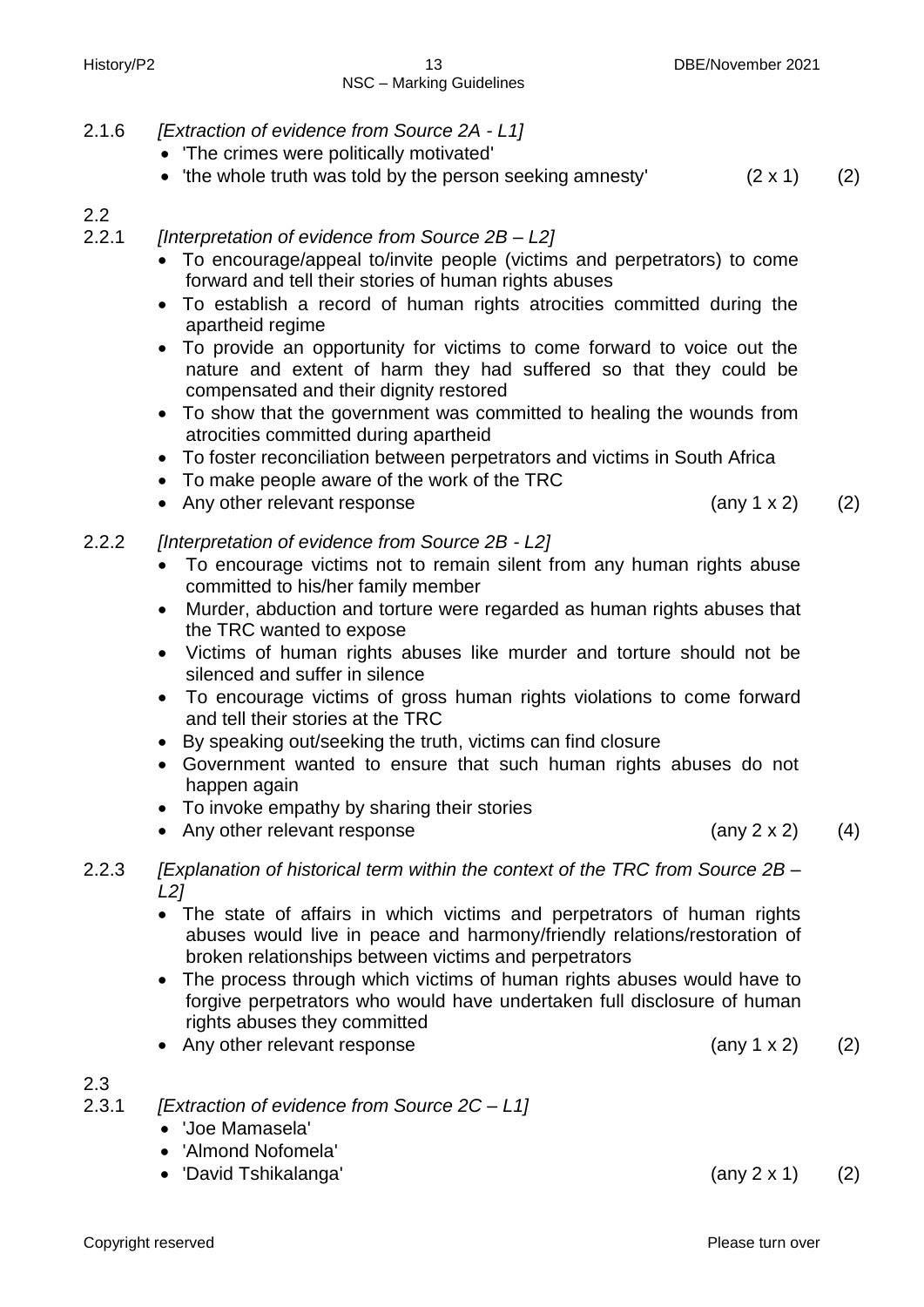#### History/P2 14 DBE/November 2021 NSC – Marking Guidelines

- 2.3.2 *[Interpretation of evidence in Source 2C – L2]*
	- To shift the blame away from the National Party (NP) government/mislead the South African public/investigation into the murder
	- To create a bad reputation for the ANC
	- To conceal secretive operations of askaris and state agencies
	- To fuel conflict within the ANC
	- Any other relevant response (any 2 x 2) (4)

2.3.3 *[Ascertaining the usefulness of evidence from Source 2C – L3]* **The source is USEFUL because:**

- It is a transcript that gives first-hand information about the murder of Griffiths Mxenge
- The testimony was from Dirk Coetzee who had become the Vlakplaas death squad commander
- The testimony took place on 5 November 1996 which is exactly when public hearings of the TRC were held
- The source gives us insight into the method the special forces used to kill Griffiths Mxenge/including names of those responsible for his murder
- Any other relevant response  $(4)$
- 2.4 *[Comparison of evidence in Sources 2B and 2C to ascertain how they support each other – L3]*
	- In Source 2B victims or perpetrators are invited to speak out against human rights abuses on their family members and in Source 2C Dirk Coetzee appears before the TRC to apply for amnesty for human rights abuses he committed
	- In Source 2B victims are invited to speak out for the purpose of starting a journey to reconciliation and in Source 2C Dirk Coetzee committed himself to full disclosure for reconciliation and amnesty
	- Source 2B states that people must tell the truth about murder and this is supported in Source 2C when Dirk Coetzee tells the truth about his involvement in the murder of Griffiths Mxenge

• Any other relevant response  $(4)$ 

#### 2.5

- 2.5.1 *[Extraction of evidence in Source 2D – L1]*
	- 'Dirk Coetzee'
	- 'David Tshikilanga'
	- 'Almond Nofomela' (any 2 x 1) (2)
- 2.5.2 *[Extraction of evidence in Source 2D – L1]*
	- 'Coetzee had acted on the 'advice, command or order of one or more senior members of the security branch of the former SA Police'
	- 'On evidence before us we are satisfied that none of the applicants knew the deceased, Mxenge'
	- '… or had any reason to wish to bring about his death …'
	- '… they regarded it as their duty as policemen who were engaged in the struggle against the ANC and other liberation movements'  $(any 2 x 1)$  (2)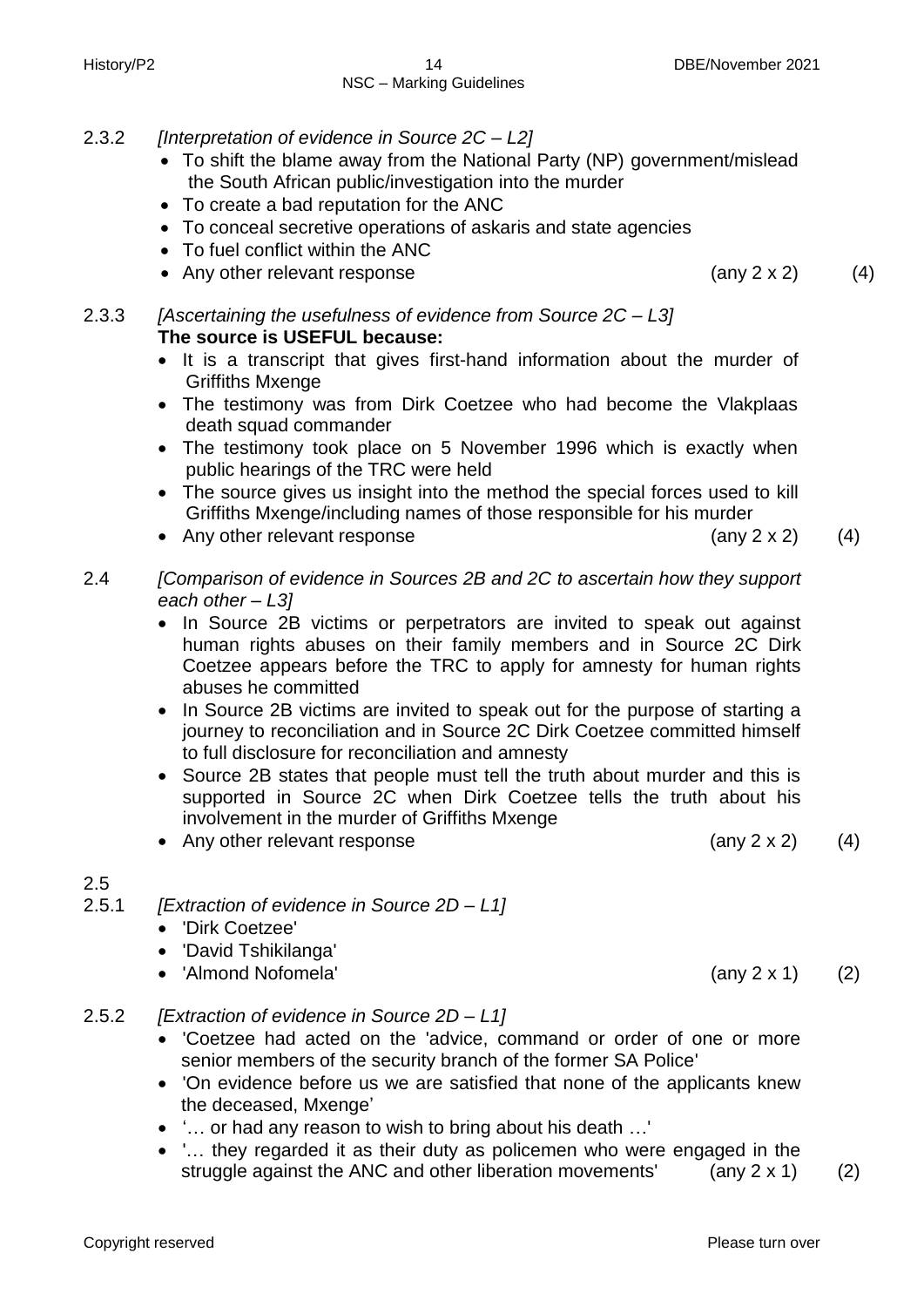- 2.5.3 *[Interpretation of evidence in Source 2D – L2]*
	- They wanted the perpetrators to be punished for murder (retributive justice)
	- They were not in favour of restorative justice
	- They did not believe that healing and reconciliation could take place on the basis of telling the truth/it was reconciliation without justice
	- They believed that the TRC was perpetrator friendly
	- The family was not consulted
	- Any other relevant response  $(4)$

# 2.6 *[Interpretation, evaluation and synthesis from relevant sources – L3]*

Candidates could include the following aspects in their response:

- The TRC was established to investigate human rights abuses that were committed during apartheid (Source 2A)
- The TRC was established to give perpetrators of human rights abuses amnesty in exchange for the whole truth (Source 2A)
- The TRC identified torture, murder and abduction as some of human rights abuses (Source 2B)
- The TRC encouraged victims to come forward and speak out in order to facilitate reconciliation (Source 2B)
- Dirk Coetzee applied for amnesty for his involvement in the killing of ANC activist Griffiths Mxenge (Source 2C)
- Dirk Coetzee was given a chance to tell his story in front of the TRC and disclosed the whole truth (Source 2C)
- The TRC was convinced that Dirk Coetzee had told the whole truth and that he had a political motive for the killing of Griffiths Mxenge (Source 2D)
- The TRC granted Dirk Coetzee amnesty for the murder of Griffiths Mxenge (Source 2D)
- The TRC acted in accordance with the Promotion of National Unity and Reconciliation Act, 1995 (Act 34 of 1995) (own knowledge)
- Mxenge's family did not approve the TRC's decision and wanted retributive justice (own knowledge)
- Any other relevant response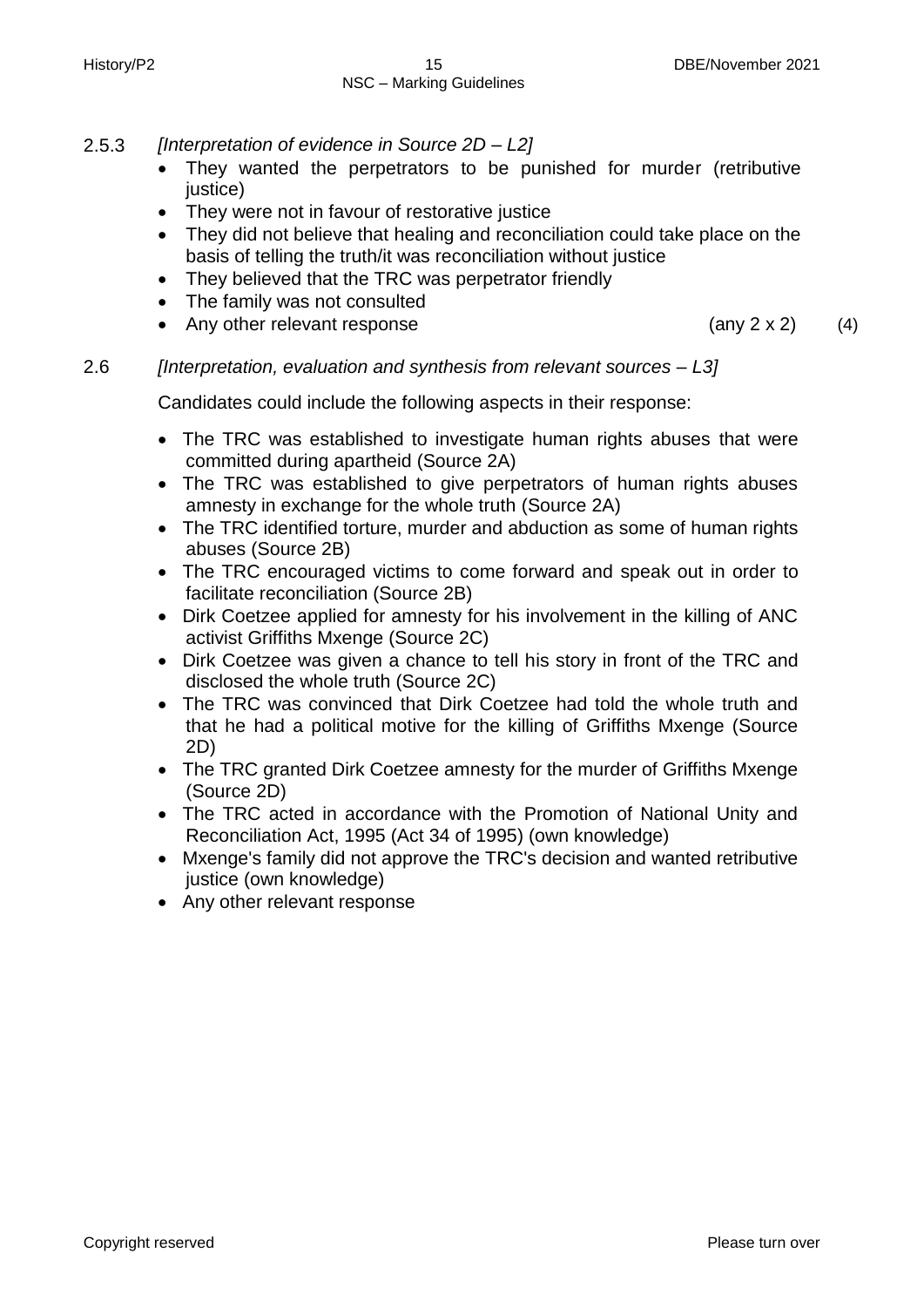# **Use the following rubric to allocate marks:**

| <b>LEVEL1</b>  | Uses evidence in an elementary manner e.g.<br>$\bullet$<br>shows no or little understanding of how the<br>Truth and Reconciliation Commission (TRC)<br>dealt with the murder of political activist<br><b>Griffiths Mxenge.</b><br>Uses evidence partially or cannot write a<br>$\bullet$<br>paragraph.                                         | <b>MARKS</b><br>$0 - 2$ |
|----------------|------------------------------------------------------------------------------------------------------------------------------------------------------------------------------------------------------------------------------------------------------------------------------------------------------------------------------------------------|-------------------------|
| <b>LEVEL 2</b> | Evidence is mostly relevant and relates to a great<br>$\bullet$<br>extent on the topic e.g. <b>shows some</b><br>understanding of how the Truth<br>and<br><b>Reconciliation Commission (TRC) dealt with the</b><br>murder of political activist Griffiths Mxenge.<br>Uses evidence in a very basic manner to write a<br>$\bullet$<br>paragraph | <b>MARKS</b><br>$3 - 5$ |
| <b>LEVEL 3</b> | Uses relevant evidence e.g. demonstrates a<br>$\bullet$<br>thorough understanding of how the Truth and<br><b>Reconciliation Commission (TRC) dealt with the</b><br>murder of political activist Griffiths Mxenge.<br>Uses evidence very effectively in an organised<br>$\bullet$<br>paragraph that shows an understanding of the<br>topic.     | <b>MARKS</b><br>$6 - 8$ |

(8) **[50]**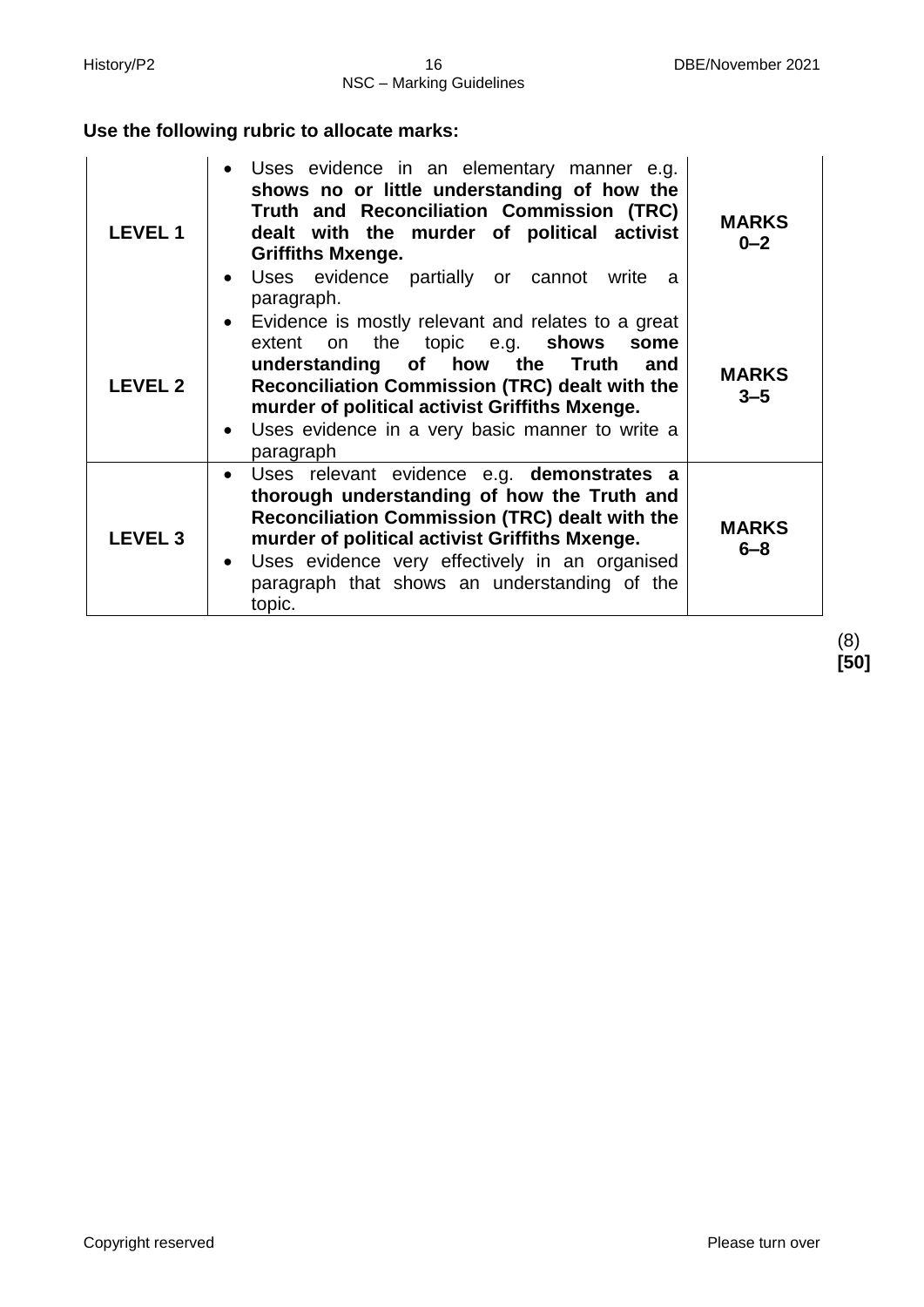# **QUESTION 3: WHAT IMPACT HAS THE GLOBAL COVID-19 PANDEMIC HAD ON SOUTH AFRICA?**

3.1.1 *[Extraction of evidence from Source 3A – L1]*

|              | a)<br>The World - 'has become more closely connected'                                                                                                                                                                                                                                                                                                                                                               | $(1 \times 1)$      | (1) |
|--------------|---------------------------------------------------------------------------------------------------------------------------------------------------------------------------------------------------------------------------------------------------------------------------------------------------------------------------------------------------------------------------------------------------------------------|---------------------|-----|
|              | b)                                                                                                                                                                                                                                                                                                                                                                                                                  |                     |     |
|              | People - 'can easily interact with each other without facing any serious<br>$\bullet$<br>barriers'                                                                                                                                                                                                                                                                                                                  | $(1 \times 1)$      | (1) |
| 3.1.2        | [Extraction of evidence from Source 3A - L1]                                                                                                                                                                                                                                                                                                                                                                        |                     |     |
|              | a)                                                                                                                                                                                                                                                                                                                                                                                                                  |                     |     |
|              | Beneficial - 'has stimulated socio-economic development'<br>$\bullet$                                                                                                                                                                                                                                                                                                                                               | $(1 \times 1)$      | (1) |
|              | b)                                                                                                                                                                                                                                                                                                                                                                                                                  |                     |     |
|              | <b>Detrimental</b> - 'it has also become a channel for the spread of diseases'<br>$\bullet$                                                                                                                                                                                                                                                                                                                         |                     | (1) |
|              |                                                                                                                                                                                                                                                                                                                                                                                                                     | $(1 \times 1)$      |     |
| 3.1.3        | [Definition of a historical concept in Source 3A - L1]<br>Globalisation is a process whereby the world has become more integrated<br>and connected/intertwining of borders due to technology<br>Globalisation describes the way in which people, goods, money and ideas<br>are moved around the world faster and cheaper than ever before. This is<br>largely due to better transport, communication and technology |                     |     |
|              | Any other relevant response                                                                                                                                                                                                                                                                                                                                                                                         | (1 x 2)             | (2) |
| 3.1.4        | [Interpretation of evidence from Source 3A - L2]<br>Movement of people through aeroplanes<br>$\bullet$<br>Movement of people through ships<br>$\bullet$<br>Movement of people through rail<br>$\bullet$<br>Movement of traded goods through air and sea<br>$\bullet$<br>The role of media<br>$\bullet$                                                                                                              |                     |     |
|              | Any other relevant response                                                                                                                                                                                                                                                                                                                                                                                         | (any $2 \times 2$ ) | (4) |
| 3.2<br>3.2.1 | [Extraction of evidence from Source 3B - L1]                                                                                                                                                                                                                                                                                                                                                                        |                     |     |
|              | • 'The World Health Organisation'/'WHO'                                                                                                                                                                                                                                                                                                                                                                             | $(1 \times 1)$      | (1) |
| 3.2.2        | [Explanation of a historical term in Source 3B - L2]<br>A disease that is prevalent globally – affecting all continents<br>A global disease caused by the coronavirus/a contagious and rapidly<br>spread infection via sneezing/coughing when people come into close                                                                                                                                                |                     |     |

- contact without wearing a mask or when touching infected surfaces by hand and then touching the mouth • Any other relevant response (any 1 x 2) (2)
- Copyright reserved **Please** turn over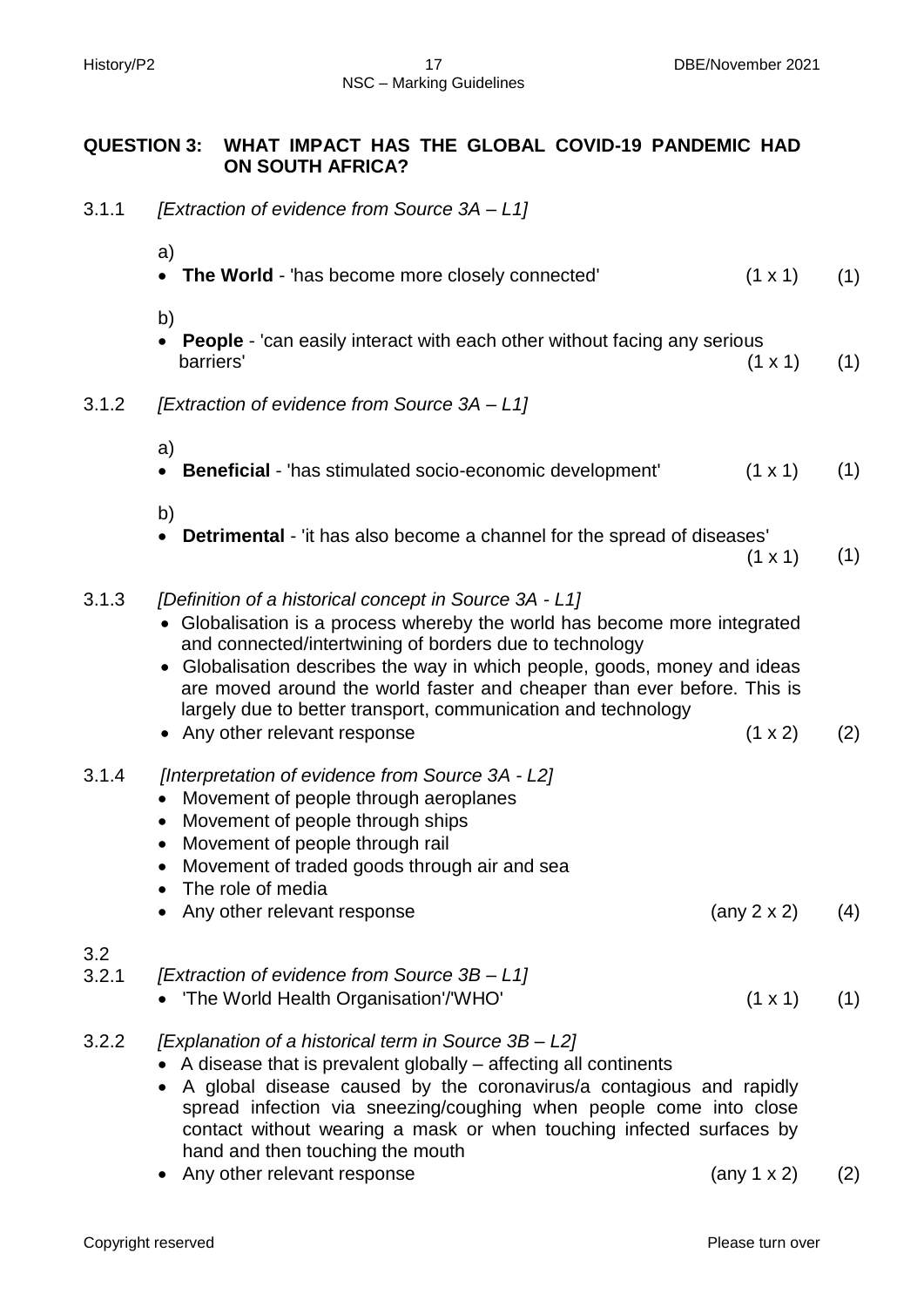| 3.2.3        | [Interpretation of information from Source 3B - L2]<br>• To prevent more people from getting/being infected with the virus because<br>there was no vaccine to treat infected people/reduce the number of<br>admissions in hospitals/reduce number of fatalities/deaths<br>• To reduce the number of people infected - to flatten the curve<br>• To slow down the transmission of the virus<br>To protect the South African economy   |                            | (4) |
|--------------|--------------------------------------------------------------------------------------------------------------------------------------------------------------------------------------------------------------------------------------------------------------------------------------------------------------------------------------------------------------------------------------------------------------------------------------|----------------------------|-----|
| 3.2.4        | • Any other relevant response<br>[Extraction of evidence from Source 3B - L1]<br>'Italy'<br>$\bullet$<br>'Iran'<br>$\bullet$<br>'South Korea'<br>$\bullet$<br>'Spain'<br>$\bullet$<br>'Germany'<br>$\bullet$<br>'United States'<br>'United Kingdom'                                                                                                                                                                                  | (any $2 \times 2$ )        |     |
|              | 'China'                                                                                                                                                                                                                                                                                                                                                                                                                              | $(\text{any } 2 \times 1)$ | (2) |
| 3.3<br>3.3.1 | [Extraction of evidence from Source 3C - L1]<br>• 'Poverty'                                                                                                                                                                                                                                                                                                                                                                          |                            |     |
|              | • 'Inequality'                                                                                                                                                                                                                                                                                                                                                                                                                       | $(\text{any } 1 \times 1)$ | (1) |
| 3.3.2        | [Interpretation of information from Source 3C - L2]<br>Many of them were informal workers who could no longer go out to<br>generate income<br>• Many of them became unemployed<br>• They could no longer venture outside looking for work<br>• Informal workers were prevented from continuing casual labour due to<br>Covid restrictions<br>• Those who were street vendors lost their customers who were observing<br>the lockdown |                            |     |
|              | Any other relevant response                                                                                                                                                                                                                                                                                                                                                                                                          | $(\text{any } 2 \times 2)$ | (4) |
| 3.3.3        | [Extraction of evidence from Source 3C - L1]<br>• 'unemployment is more than a state of joblessness'<br>• It means worrying about being able to afford everyday basic necessities'<br>'how to send children to school'<br>• 'how to stay healthy and nourished'<br>• 'it means worrying being able to access health care'                                                                                                            | $(\text{any } 2 \times 1)$ | (2) |
| 3.3.4        | [Extraction of evidence from Source 3C - L1]<br>• This is because of the dynamics of spatial planning'<br>'These areas are largely underdeveloped'<br>• 'overly populated'<br>• 'have poor sanitation facilities'<br>• 'lack of running water in many low-income communities                                                                                                                                                         |                            |     |
|              | • 'a poorly structured public healthcare system'                                                                                                                                                                                                                                                                                                                                                                                     | $(\text{any } 2 \times 1)$ | (2) |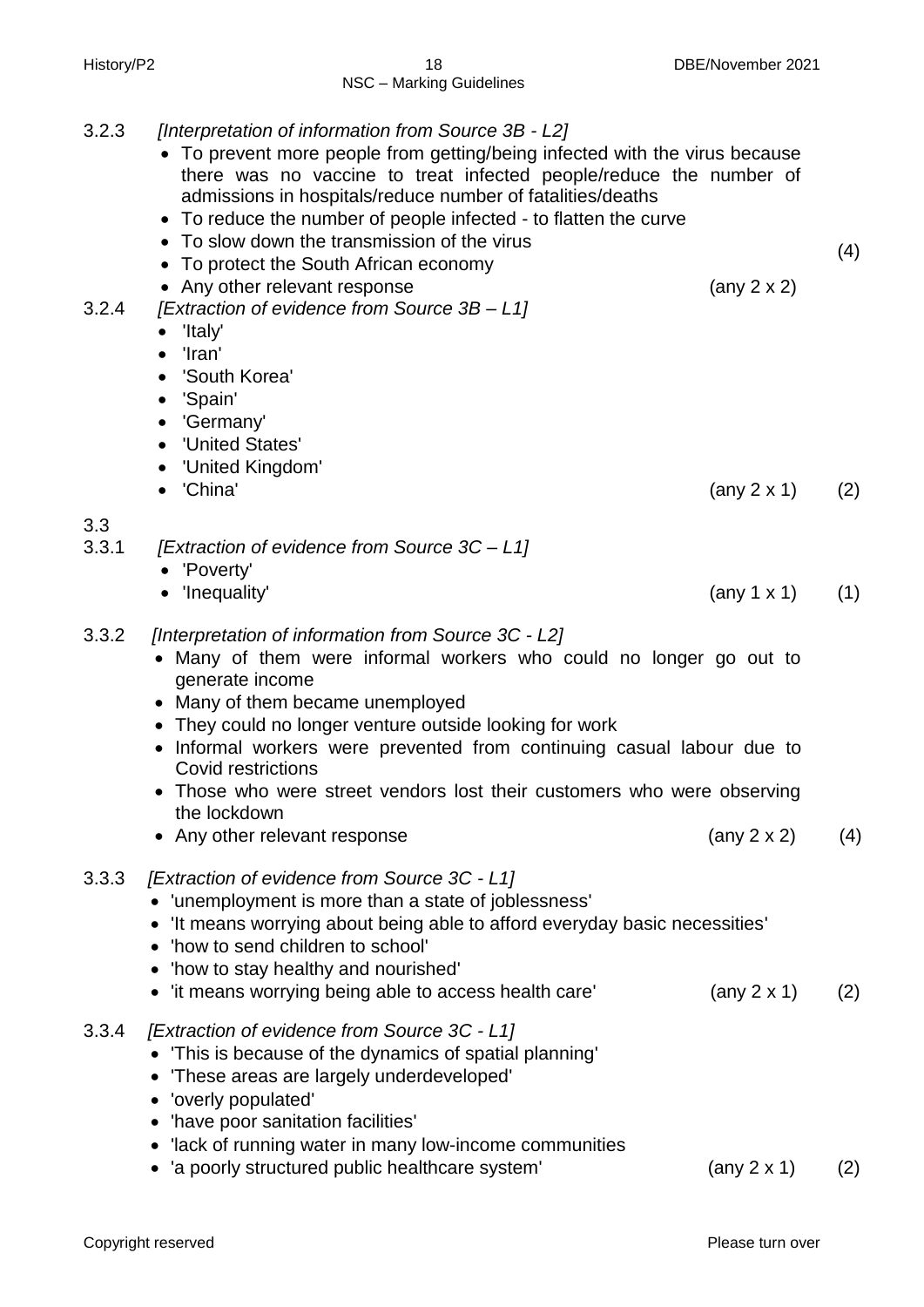- 3.3.5 *[Determining the limitations of Source 3C – L3]*
	- The source is one-sided and only gives Futshane's views on how the lockdown regulations affected the poor in South Africa
	- The source creates an impression that the hard lockdown that South Africa adopted was wrong
	- The source does not give insight into how the lockdown affected the middle class and the rich
	- The source creates the impression that only the poor were affected by the lockdown
	- Any other relevant response  $(4)$

# 3.4

- 3.4.1 *[Interpretation of evidence from Source 3D- L2]*
	- Poor South Africans found themselves between two enemies, Covid-19 on one hand and poverty and hunger on another
	- The danger posed by Covid-19 and poverty and hunger would kill the poorgraves at the background
	- There is no one to donate food when the poor went out begging
	- Any other relevant response  $(2)$

# 3.4.2 *[Interpretation of evidence from Source 3D- L2]*

- Covid-19 put the poor in danger of poverty, hunger and death (shoes of the mother)
- Poor South Africans were scared of the Covid-19 pandemic because of the deaths it caused (graves in the background; grim reaper – symbol of death; hands of death represented by COVID 19)
- The Covid-19 pandemic was a threat to the livelihood of the poor (the poor went hungry – empty plate in hand of mother)
- Any other relevant response (any 2 x 2) (4)
- 3.5 *[Comparison of evidence in Sources 3C and 3D to ascertain how they support each other - L3]*
	- Source 3C states that poverty and inequality had been heightened by Covid-19 pandemic and Source 3D shows an image of the grim reaper – symbol of death representing poverty and hunger of the poor
	- Source 3C states that the hard lockdown heightened poverty amongst poor South Africans and Source 3D shows a poverty-stricken mother (poorly dressed, worn out shoes) venturing outside confronting Covid-19
	- Source 3C states that unemployment meant worrving about not being able to afford everyday basic necessities and Source 3D shows how a mother ventures outside looking for food (plate in her hand labelled the poor)
	- Source 3C refers to poor South Africans being afraid and worried of their welfare and Source 3D depicts the mother and the baby with faces that look worried, fearful and concerned about their survival
	- Any other relevant response (any 2 x 2) (4)
		-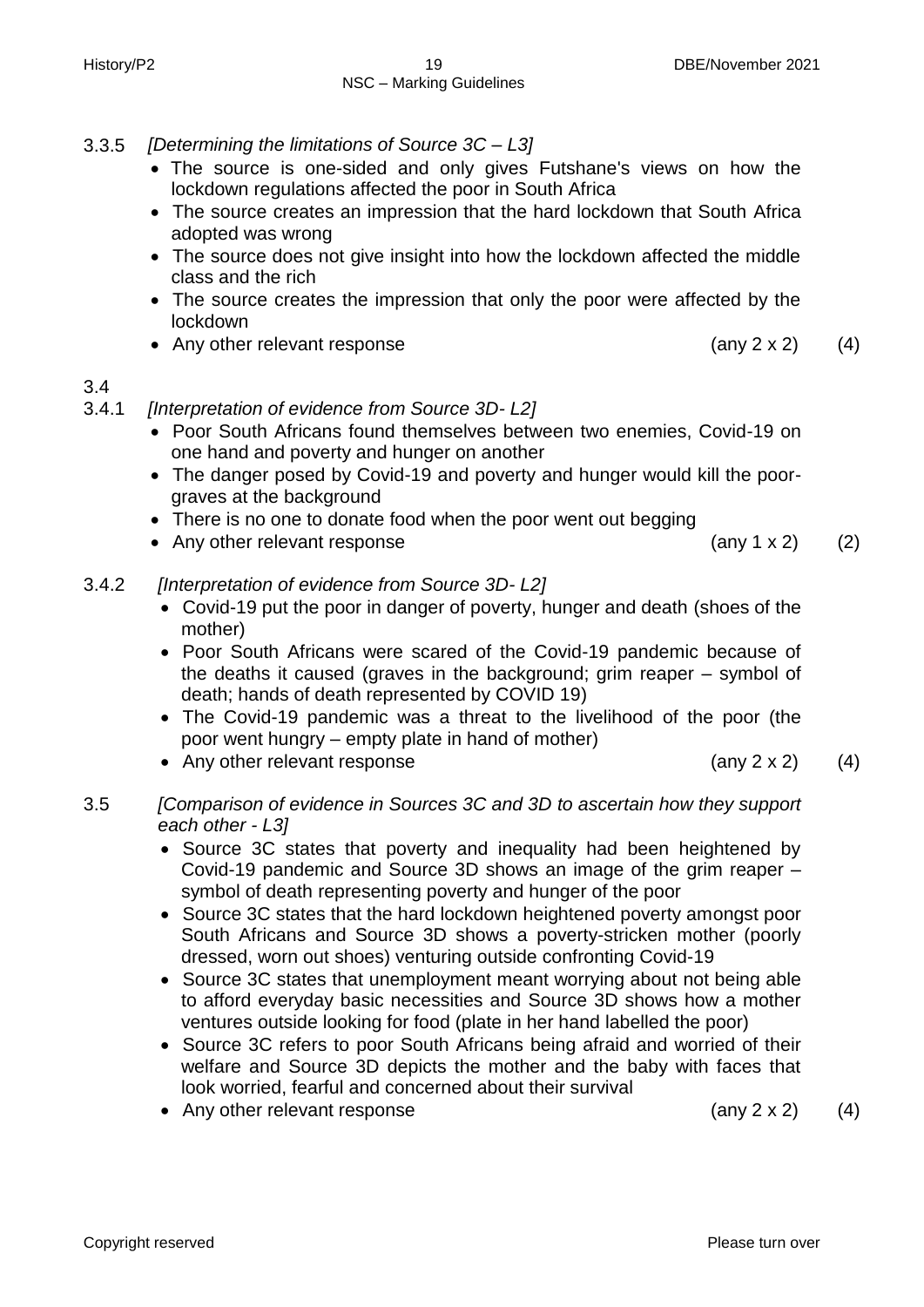3.6 *[Interpretation, evaluation and synthesis of evidence from relevant sources - L3]*

Candidates could include the following aspects in their response

- Globalisation made the free movement of people from different cities, countries and continents possible which contributed to the spread of the Covid-19 across the world and South Africa (Source 3A)
- The technological advances of globalisation turned the coronavirus into a pandemic (Source 3A)
- On 15 March 2020 President Ramaphosa announced national measures to slow down the spread of the coronavirus into South Africa (Source 3B)
- The South African government implemented a national and international travel ban to contain the spread of the coronavirus (Source 3B)
- Many poor South African lost their jobs because of the hard lockdown (Source 3C)
- Poor South Africans experienced poverty and hunger (Source 3C)
- Poverty and inequality heightened because of the Covid-19 pandemic (Source 3C)
- Townships and informal settlements became Covid-19 hotspots and impoverished more people (Source 3C)
- Poor South Africans became desperate because they starved and ventured outside looking for food (Source 3D)
- South Africa's initial limited access to vaccines exposed more people to the virus (own knowledge)
- Led to loss of life (own knowledge)
- Any other relevant response

# **Use the following rubric to allocate marks:**

| <b>LEVEL1</b>  | • Uses evidence in an elementary manner e.g. shows<br>no or little understanding of the impact that the<br>global Covid-19 pandemic has had on South<br>Africa.<br>• Uses evidence partially or cannot write a paragraph.                                        | <b>MARKS</b><br>$0 - 2$ |
|----------------|------------------------------------------------------------------------------------------------------------------------------------------------------------------------------------------------------------------------------------------------------------------|-------------------------|
| <b>LEVEL 2</b> | • Evidence is mostly relevant and relates to a great<br>extent on the topic e.g. shows some understanding<br>of the impact that the global Covid-19 pandemic<br>has had on South Africa.<br>• Uses evidence in a very basic manner to write a<br>paragraph.      | <b>MARKS</b><br>$3 - 5$ |
| <b>LEVEL 3</b> | · Uses relevant evidence e.g. demonstrates a<br>thorough understanding of the impact that the<br>global Covid-19 pandemic has had on South<br>Africa.<br>• Uses evidence very effectively in an organised<br>paragraph that shows an understanding of the topic. | <b>MARKS</b><br>$6 - 8$ |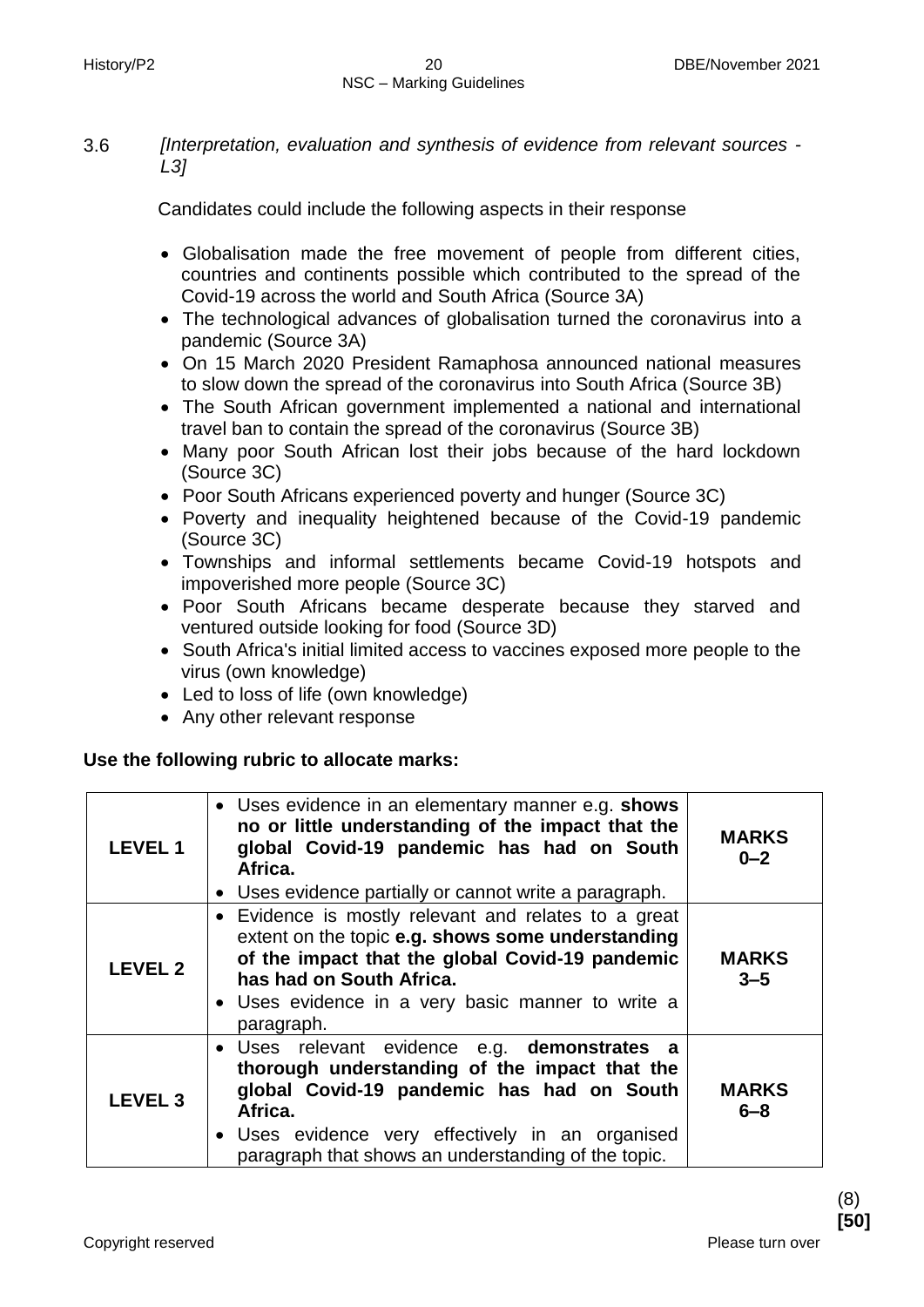#### **SECTION B: ESSAY QUESTIONS**

#### **QUESTION 4**

*[Plan and construct an original argument based on relevant evidence using analytical and interpretative skills]*

#### **SYNOPSIS**

Candidates need to critically discuss how Steve Biko and the philosophy of Black Consciousness mobilised black South Africans to challenge the apartheid government in the 1960s and 1970s.

#### **MAIN ASPECTS**

Candidates could include the following aspects in their essays:

• Introduction: Candidates need to critically discuss how Steve Biko and the philosophy of Black Consciousness mobilised black South Africans to challenge the apartheid government in the 1960s and 1970s. They should also indicate how they will support their line of argument.

#### **ELABORATION**

- Political vacuum (Background information)
	- Created after ANC and PAC political leaders and parties were banned or imprisoned in 1960
- Mobilisation as blacks
	- $\triangleright$  Infused blacks with sense of pride
	- To accept themselves/have self-confidence/self –reliance/sense of identity
	- $\triangleright$  Empowered blacks to reject the spirit of self-pity; inferiority complex; selfalienation and domination by external forces
	- $\triangleright$  The formation of BC was welcomed by the apartheid government as an extension of separate development
- Political mobilisation
	- Black students started to organise themselves to resist white domination by breaking away from NUSAS and formed SASO (1968)
	- Black students adopted the philosophy of Black Consciousness (Role of Biko/SASO)
	- $\triangleright$  SASO was for university students and SASM for schools
	- $\triangleright$  BC led to the formation of the Black Peoples Convention (BPC) in 1972 which involved students, churches, communities and trade unions
	- Unions aligned to the BC philosophy included Black Parents' Association and Black Allied Workers Union (BAWU)
	- South African Students Movement formed in 1972 which exposed Blacks to the ideals of BC
	- $\triangleright$  Expulsion of Tiro which led to student protests
	- BCM and SASO organised FRELIMO Rallies (1974)
	- $\triangleright$  Expulsion of students from universities
	- $\triangleright$  The arrests of BC leaders heightened political activism
- Student mobilisation
	- $\triangleright$  Bantu Education introduced Afrikaans as a medium of instruction in schools (1975)
	- ▶ SASO and SASM influenced the formation of Soweto Students Representative Council (SSRC)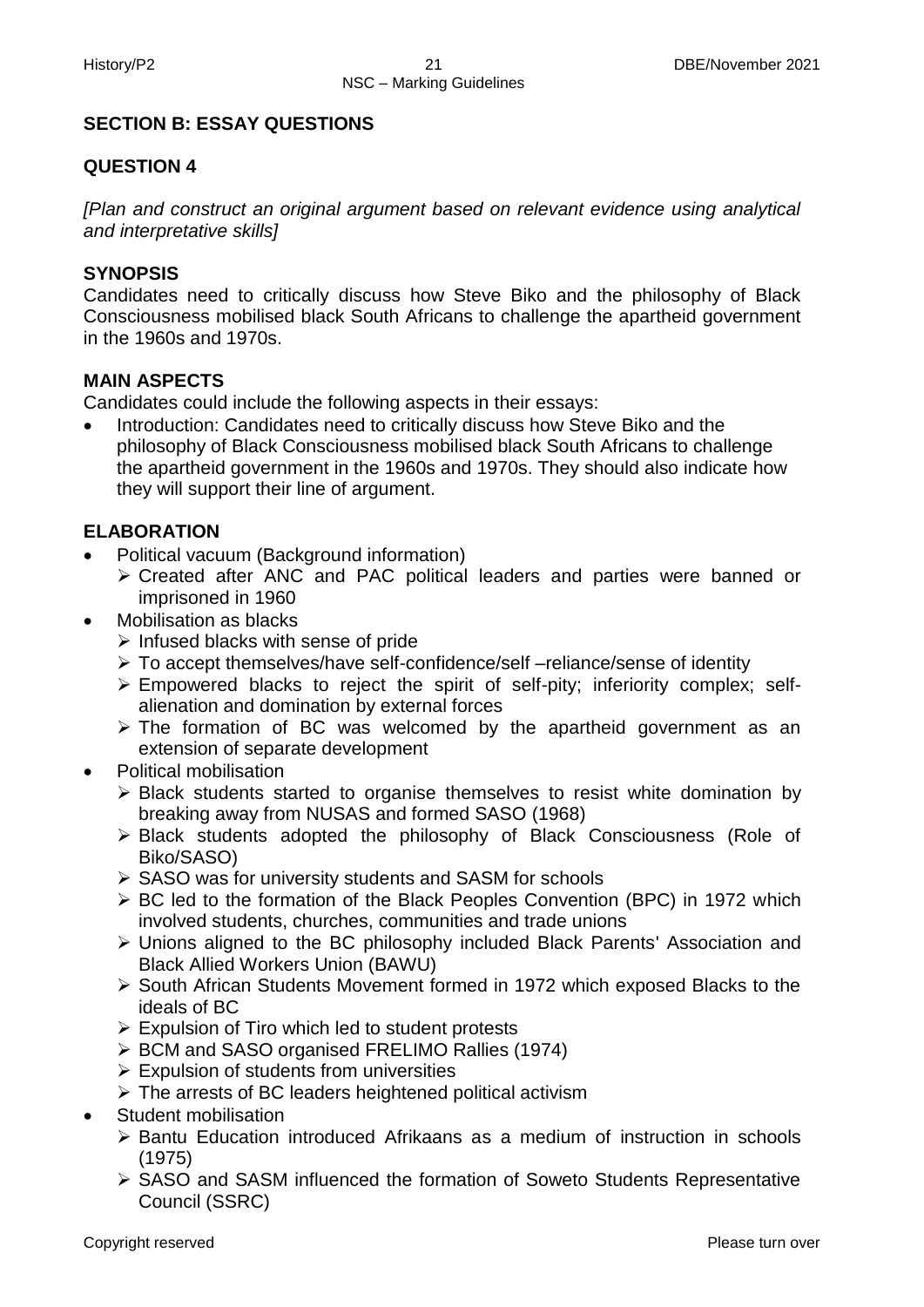- $\triangleright$  Both black teachers and students rejected Afrikaans as the language of the oppressor
- $\triangleright$  Some teachers and learners were already exposed to the ideas of Biko and the BC philosophy through SASO student teachers from universities
- $\triangleright$  The departmental circular on Afrikaans (50/50) was the trigger for the Soweto uprising
- $\geq$  16 of June 1976 students protested peacefully against the implementation of the circular
- Police response to student protests (Hector Petersen, a 13-year-old boy was one of the first casualties of this uprising)
- Mobilisation through Community Programmes
	- Biko's banishment to King Williams Town led to diverted focus to community programmes
	- $\triangleright$  Mamphele Ramphele's banishment to Tzaneen
	- ▶ BC promoted independence from whites through Black Community Programmes to support blacks without white assistance. (Zanempilo Health Clinic/Ginsburg Educational Trust/Zimele Trust Fund/Solempilo Community Health Centre/Ithuseng Community Health Programme and Winter School Projects)
- Mobilisation through Labour
	- $\triangleright$  Mobilised workers to form trade unions
	- $\triangleright$  BC led to the formation of the Black Allied Workers Union (BAWU) worker's strikes in Durban in 1973)
- Killing of Biko (1977) in police custody
- 19 October 1977 banning of 19 organisations aligned to BC
- Mobilisation through Media
	- Role of media that was sympathetic to the BC philosophy, e.g. *The World* and *The Weekend World* newspapers were closed
- Any other relevant response
- Conclusion: Candidates should sum up their argument with a relevant conclusion. **[50]**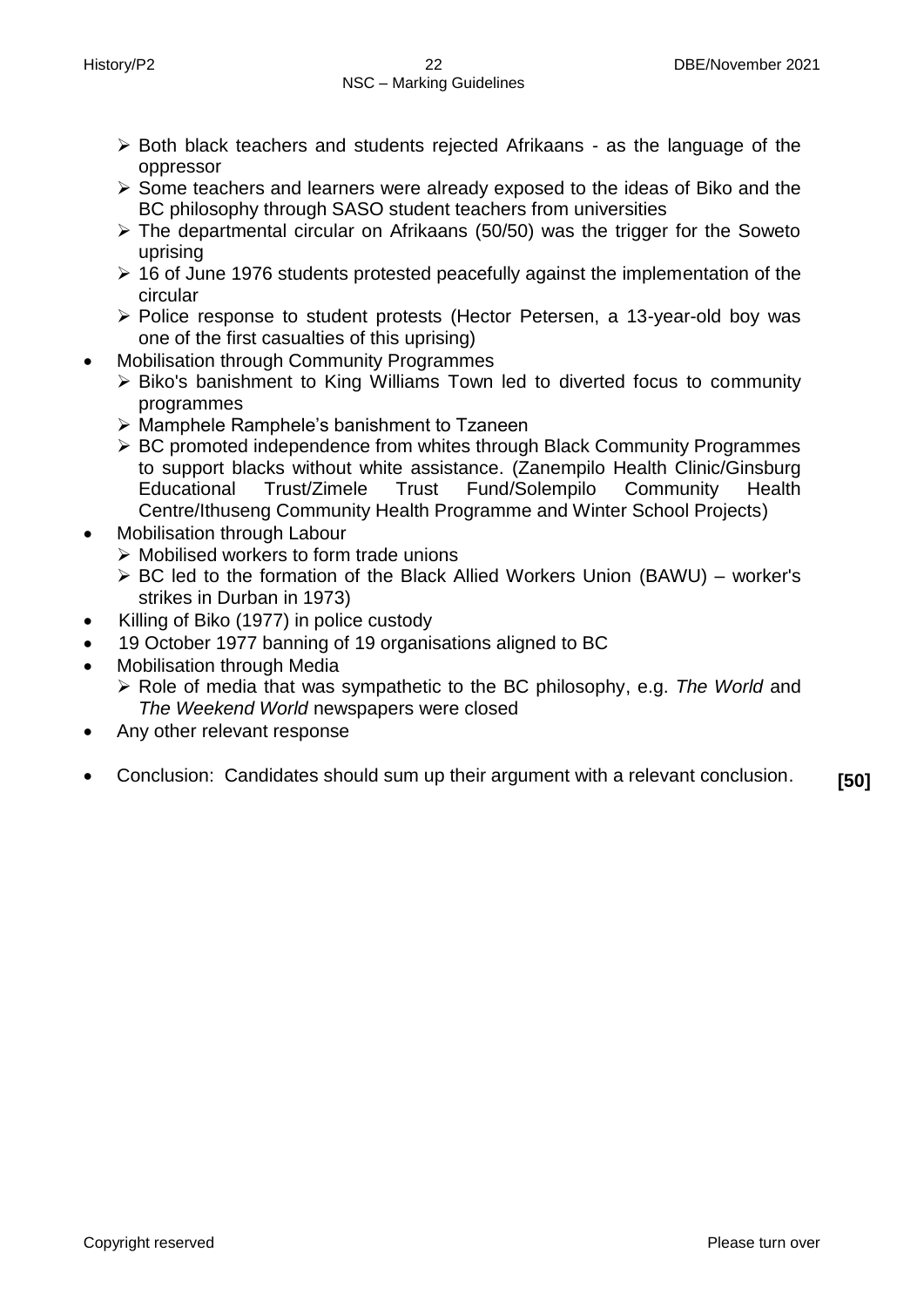# **QUESTION 5**

*[Plan and construct an original argument based on relevant evidence using analytical and interpretative skills]*

# **SYNOPSIS**

Candidates need to indicate to what extent commitment and compromise played key roles in sustaining the negotiations process that ultimately led to a new democratic Republic of South Africa in 1994.

# **MAIN ASPECTS**

Candidates could include the following aspects in their essays:

• Introduction: Candidates need to indicate to what extent commitment and compromise played key roles in sustaining the negotiations process that ultimately led to a new democratic Republic of South Africa in 1994. They should also indicate how they will support their line of argument.

# **ELABORATION**

- Release of Nelson Mandela on the 11 February 1990 and other banned political leaders in 1990 (commitment and compromise)
- Unbanning of the ANC, the PAC and the SACP and other banned organisations (commitment)
- Groote Schuur Minute, 2 May 1990 NP released political prisoners and both parties committed themselves to end violence and to negotiate (commitment by leaders from both sides)
- Violence in the Vaal Triangle (Role of various political organisations) (a test of commitment and compromise)
- Pretoria Minute in August 1990 ANC stopped armed struggle and NP stopped state of emergency (commitment and compromise)
- The National Peace Accord signed by 27 political organisations provided safety net for negotiations (commitment)
- CODESA 1 (20 December 1991) 19 political parties except for CP and PAC
- Parties could not agree on power-sharing and constituent assembly meeting ended
- The Declaration of Intent parties agreed to draw up a new constitution and interim government (commitment and compromise)
- Whites-only referendum De Klerk tested white opinion after losing three byelections to CP (testing commitment from whites)
- Result landslide Yes (indication of commitment from whites) negotiations continued
- CODESA 2 (2 May 1992) did not last because of violence and inability of parties to agree on power-sharing
- Boipatong massacre and influence of Third Force (17 June 1992)
- Bisho massacre (September 1992) ANC supporters who wanted to be part of negotiation process (another test of commitment)
- ANC called for rolling mass action against the National Party (pushing the NP to commitment)
- Record of Understanding (September 1992) Meyer and Ramaphosa committed themselves to peace and to negotiations (commitment and compromise)
- Meyer and Ramaphosa agreed on Joe Slovo's Sunset clause (commitment and compromise)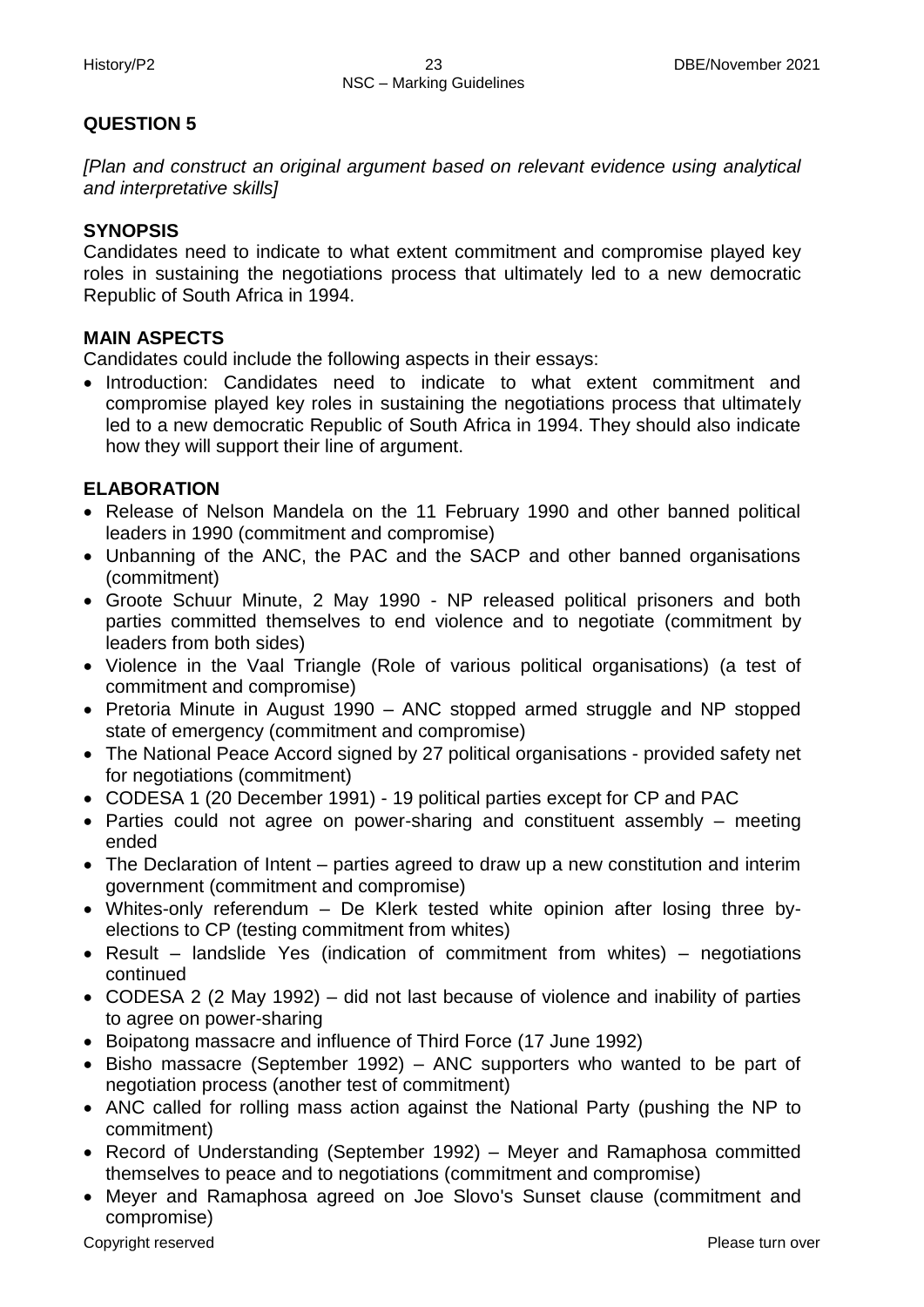- Parties winning more that 5% of vote will form a government of national unity to govern the new SA and whites could retain their jobs for 5 years (commitment and compromise)
- Multi-party negotiations resumed at the World Trade Centre but did not last (commitment)
- The AWB interrupted the negotiations on 15 June 1993, when they stormed the World Trade Centre with armoured vehicle (a test of commitment)
- Assassination of Chris Hani (10 April 1993) Janusz Waluś (a test of commitment)
- Mandela addresses nation on TV (commitment)
- St James massacre (25 July 1993)
- Heidelberg Tavern shooting (30 December 1993) (test of commitment)
- Shell House massacre (28 March 1994) (test of commitment)
- Date for the first democratic elections set (27–29 April 1994) (commitment)
- Continued violence throughout elections car bomb outside ANC head offices - Car bomb exploded at Jan Smuts Airport (last efforts to test commitment)
- Elections held due to commitment and compromise
- Results of election: ANC 62,7%, NP 20,4% and IFP 10,5%
- ANC, NP and IFP formed the Government of National Unity as agreed upon in the Sunset Clause (commitment and compromise)
- Mandela became first black State President of the new democratic Republic of South Africa with Thabo Mbeki and FW de Klerk as his deputies
- Any other relevant response
- Conclusion: Candidates should tie up their argument with a relevant conclusion. **[50]**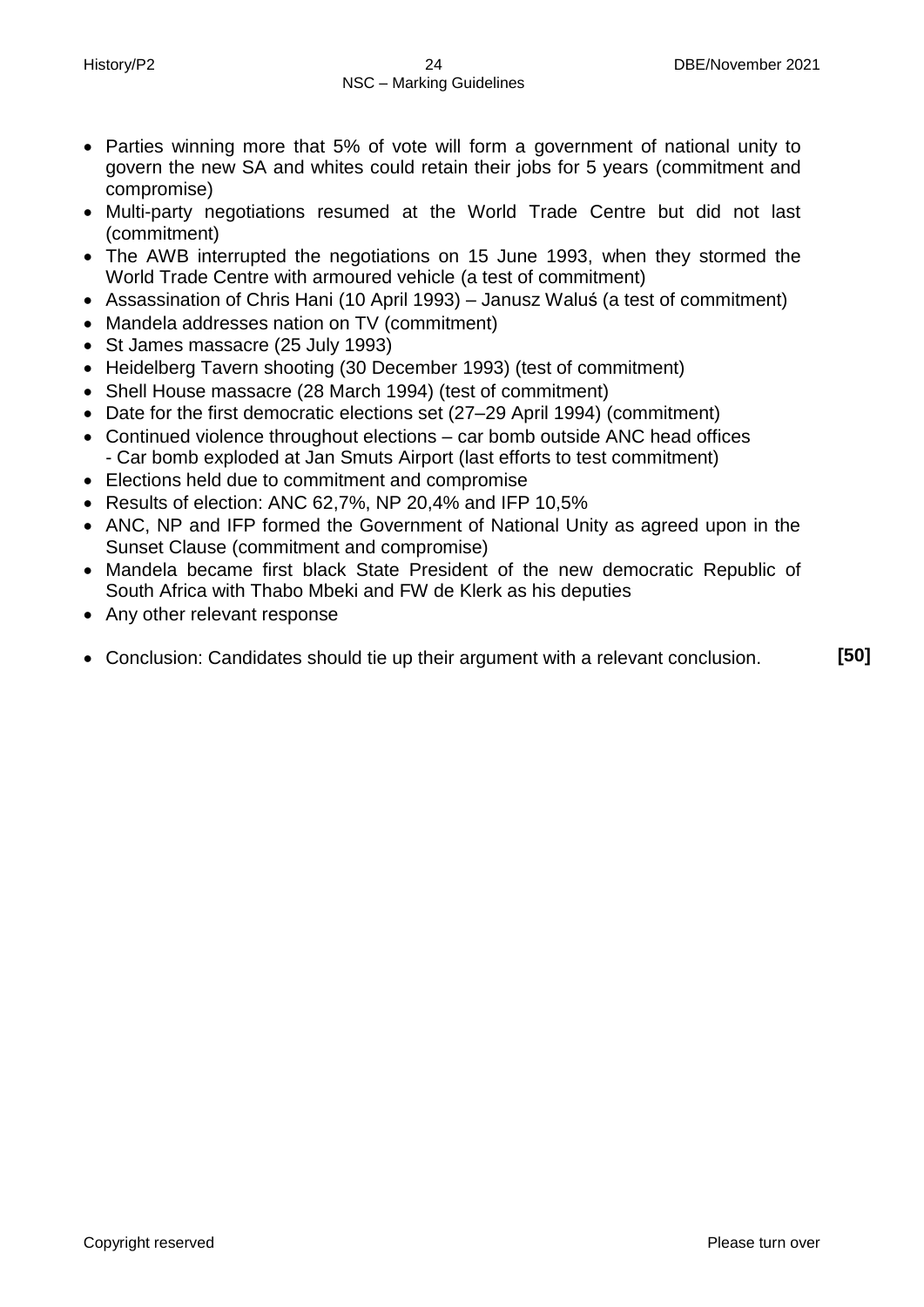# **QUESTION 6**

*[Plan and construct an original argument based on relevant evidence using analytical and interpretative skills]*

# **SYNOPSIS**

Candidates need to indicate whether they agree or disagree with the statement. If they agree with the statement, they need to explain how Mikhail Gorbachev's reforms (Perestroika and Glasnost) in the Soviet Union led to the birth of a new era of cooperation between the African National Congress (ANC) and the National Party (NP) in South Africa from 1989. If they disagree with the statement, they need to substantiate their argument with relevant historical evidence.

# **MAIN ASPECTS**

Candidates could include the following aspects in their essay:

• Introduction: Candidates should agree or disagree that Mikhail Gorbachev's reforms (Perestroika and Glasnost) in the Soviet Union led to the birth of a new era of co-operation between the African National Congress (ANC) and the National Party (NP) in South Africa from 1989. They should also indicate how they will support their line of argument.

# **ELABORATION**

- Soviet Union in economic hardships (background information)
- Gorbachev took leadership of the Soviet Union in 1985 and introduced Perestroika and Glasnost
- Perestroika allowed small scale private ownership and removed government control over production
- Glasnost allowed people to criticise government
- Perestroika and Glasnost led to demands for the end of communism and full democracy
- This led to the end of communism and the end of the Cold War/ Soviet Union no longer regarded as a super power/Communism was no longer seen as a 'global threat'
- Collapse of the Berlin Wall 1989
- The USA and its allies could no longer continue to support the apartheid regime
- The West now put pressure on the NP to negotiate with the ANC or face continued sanctions
- The collapse of the Soviet Union put pressure on both the National Party and the ANC to begin negotiations
- The defeat of the SADF during the Battle of Cuito Cuanavale in 1988 spurred the National Party to start negotiations with communists over the independence of South-West Africa
- South Africa withdrew from South-West Africa SWAPO won the elections (1990) and renamed it Namibia
- This peaceful transition from white minority rule to black majority rule in Namibia served as a blueprint for SA to do the same (contributing factor)
- It became evident that the National Party government could not maintain white supremacy rule indefinitely (contributing factor)
- Influential National Party members started to realise that apartheid was not the answer for the development of 'white' economic interests (contributing factor)